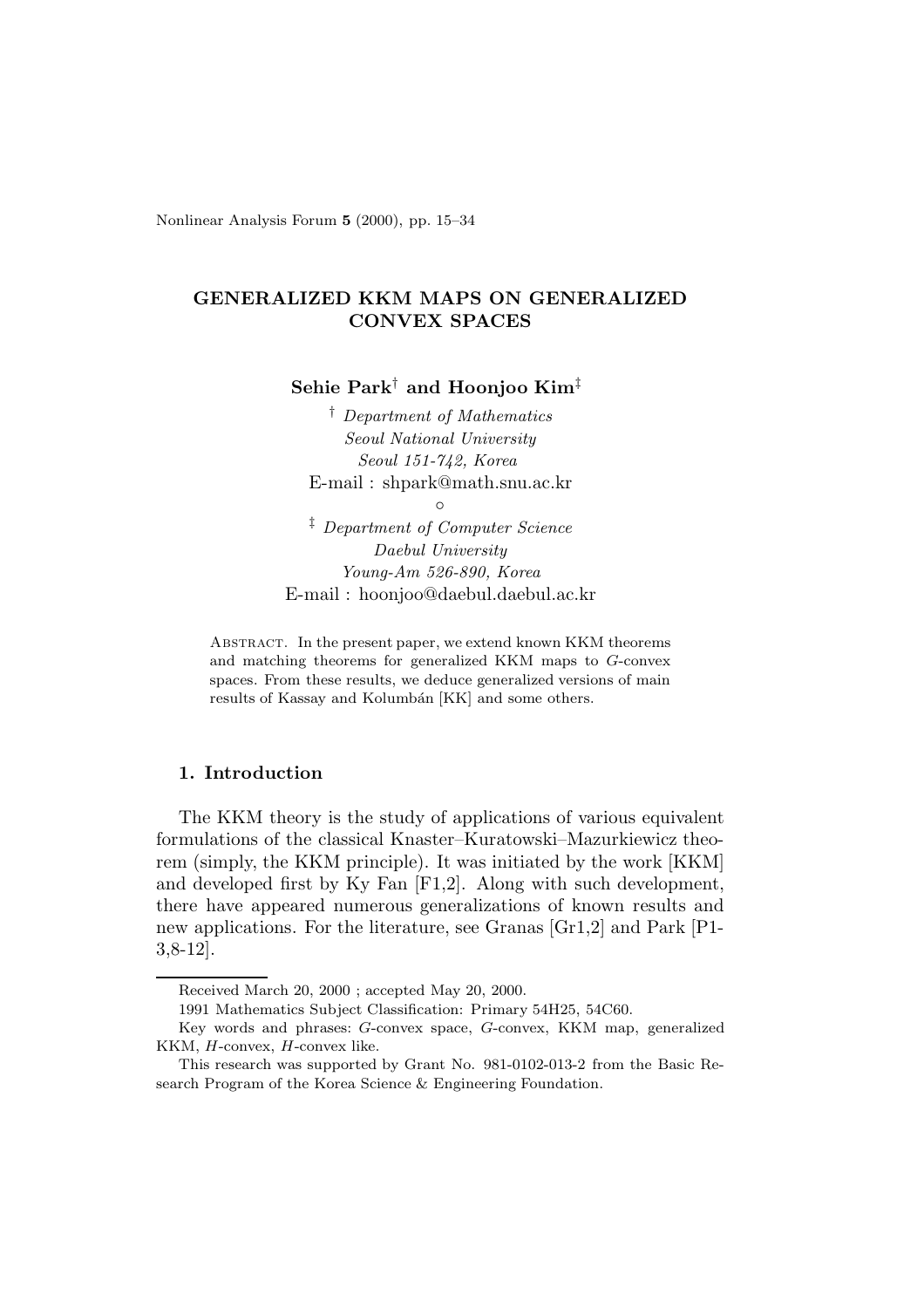At the beginning, the theory was mainly concerned with convex subsets of topological vector spaces. Later, it has been extended to convex spaces by Lassonde [L1], and to spaces having certain families of contractible subsets (simply, *C*-spaces or *H*-spaces) by Horvath [H1,2]. This line of generalizations of earlier works is followed by Bardaro and Ceppitelli [BC1-3], Ding and Tan [DT], Ding, Kim, and Tan [DKT1,2], Tarafdar [T], Park [P4-6], Park and Kim [PK1], and others.

More recently, generalized notions of KKM maps were introduced by Kassay and Kolumbán [KK] and Chang and Zhang [CZ] for convex spaces, and by Chang and Ma [CM] and Kim [K] for *H*-spaces. On the other hand, in [PK2-6], the authors introduced generalized convex (simply, *G*-convex) spaces and basic properties of KKM maps for such spaces, which seem to be more adequate for various purposes. Actually, our new concept of *G*-convex spaces is a common generalization of the usual convexity in a topological vector space and many of abstract convexities which have been developed in connection mainly with the fixed point theory and the KKM theory.

In the present paper, we extend known KKM theorems and matching theorems to *G*-convex spaces for generalized KKM maps. From these results, we deduce generalized versions of main results of Kassay and Kolumbán [KK] and some others.

### **2. Preliminaries**

A multimap (or map)  $F: X \to Y$  is a function from a set X into the power set  $2^Y$  of *Y*; that is, a function with the values  $Fx \subset Y$  for  $x \in X$  and the fibers  $F^{-}y = \{x \in X : y \in Fx\}$  for  $y \in Y$ . For  $A \subset X$ , let  $F(A) = \{ \}$   $\{Fx : x \in A\}.$ 

For any  $B \subset Y$ , the *lower inverse* and *upper inverse* of *B* under *F* are defined by

$$
F^{-}(B) = \{ x \in X : Fx \cap B \neq \emptyset \} \text{ and } F^{+}(B) = \{ x \in X : Fx \subset B \},
$$

respectively.

For a set *D*, let  $\langle D \rangle$  denote the set of nonempty finite subsets of *D*. Let  $\Delta_n$  be the standard *n*-simplex with vertices  $v_0, v_1, \dots, v_n$ . The following is well-known; see [KKM,P11,12]: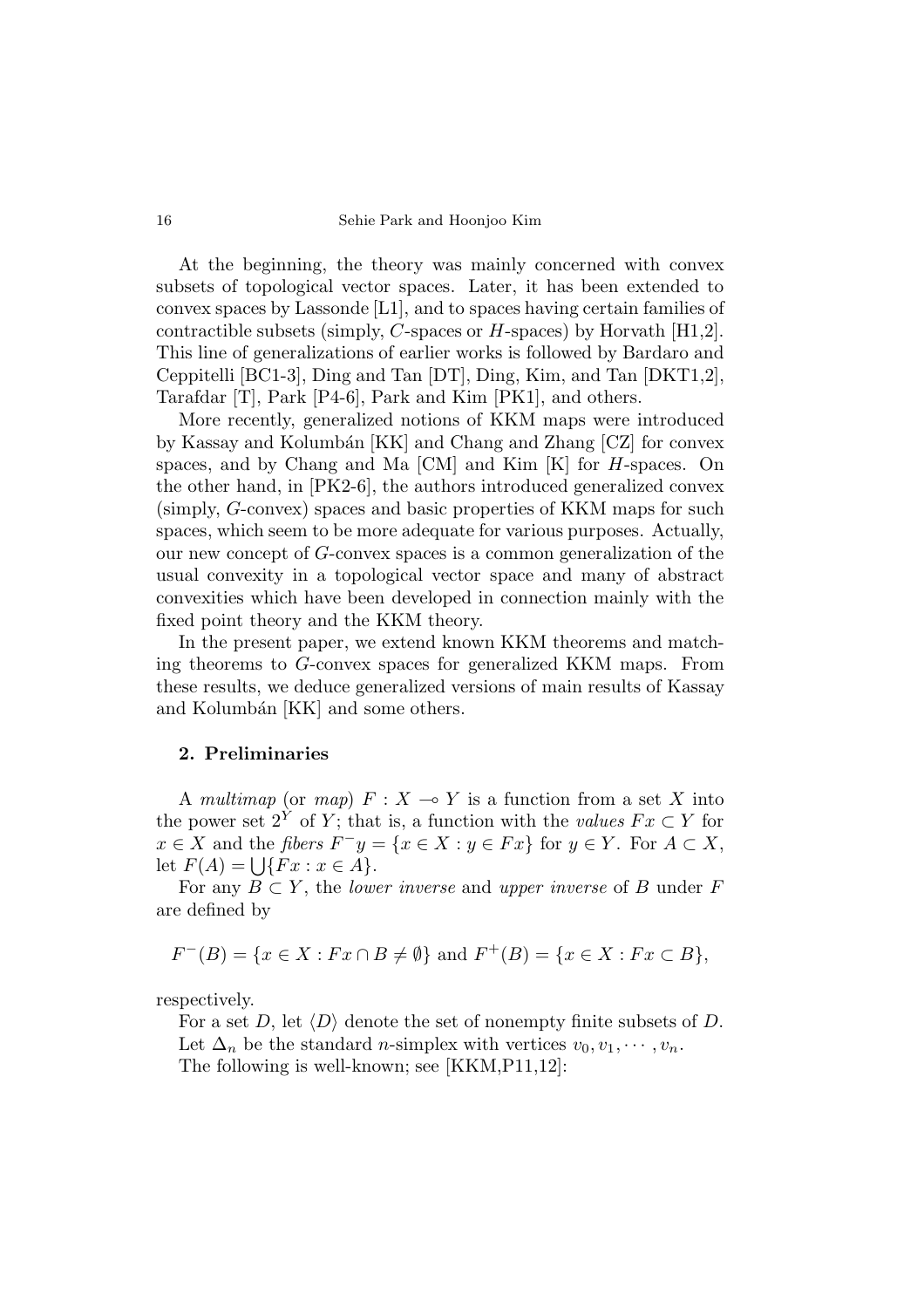THE KKM PRINCIPLE. Let *D* be the set of vertices of  $\Delta_n$  and  $F: D \longrightarrow \Delta_n$  be a map with closed [resp. open] values such that

$$
co N \subset F(N) \quad for each N \in \langle D \rangle.
$$

Then  $\bigcap_{z \in D} Fz \neq \emptyset$ .

It is well-known that the closed and the open versions of the KKM principle are equivalent; see [L2].

Let *X* be a set (in a vector space) and *D* a nonempty subset of *X*. Then  $(X, D)$  is called a *convex space* [P3] if convex hulls of any  $N \in \langle D \rangle$ is contained in *X* and *X* has a topology that induces the Euclidean topology on such convex hulls. A subset *A* of *X* is said to be convex if, for any *N* ∈  $\langle D \rangle$ , *N* ⊂ *A* implies co *N* ⊂ *A*, where co denotes the convex hull in the usual sense. If  $X = D$ , then  $X = (X, X)$  reduces to a convex space in the sense of Lassonde [L1]. For a convex space  $(X, D)$ , a map  $G: D \to X$  is called a KKM map if co  $N \subset G(N)$  for each  $N \in \langle D \rangle$ .

A triple  $(X, D; F)$  is called an *H*-space [P4,5] if *X* is a topological space, *D* a nonempty subset of *X*, and  $F = {F(A)}$  a family of contractible subsets of *X* indexed by  $A \in \langle D \rangle$  such that  $F(A) \subset F(B)$ whenever  $A \subset B \in \langle D \rangle$ . If  $X = D$ , we denote  $(X; F)$  instead of  $(X, X; F)$  which is called an *H*-space in [BC1-3] and a *C*-space in [H2]. For an  $(X, D; F)$  a subset *C* of *X* is said to be *H*-convex if for each *A* ∈  $\langle D \rangle$ , *A* ⊂ *C* implies  $F(A)$  ⊂ *C*. A map *G* : *D* → *X* is said to be *H*-*KKM* if  $F(A) \subset G(A)$  for each  $A \in \langle D \rangle$ .

For a set *A*, let |*A*| denote the cardinality of *A*. Let  $\mathbb{C}(U, V)$  denote the class of all continuous maps from a topological space *U* to another *V* .

A generalized convex space or a *G*-convex space (*X, D*; Γ) [P12] consists of a topological space *X* and a nonempty set *D* such that for each  $N \in \langle D \rangle$  with  $|N| = n + 1$ , there exist a subset  $\Gamma(N)$  of X and a  $\phi_N \in \mathbb{C}(\Delta_n, \Gamma(N))$  such that  $J \subset N$  implies  $\phi_N(\Delta_J) \subset \Gamma(J)$ . Note that  $\phi_N|_{\Delta_J}$  can be regarded as  $\phi_J$ .

Here  $\Delta_J$  denotes the face of  $\Delta_n$  corresponding to  $J \in \langle N \rangle$ ; that is, if  $N = \{a_0, a_1, \dots, a_n\}$  and  $J = \{a_{i_0}, a_{i_1}, \dots, a_{i_k}\} \subset N$ , then  $\Delta_J :=$  $\text{co}\{v_{i_0}, v_{i_1}, \cdots, v_{i_k}\}.$  We may write  $\Gamma(N) = \Gamma_N$  for each  $N \in \langle D \rangle$ .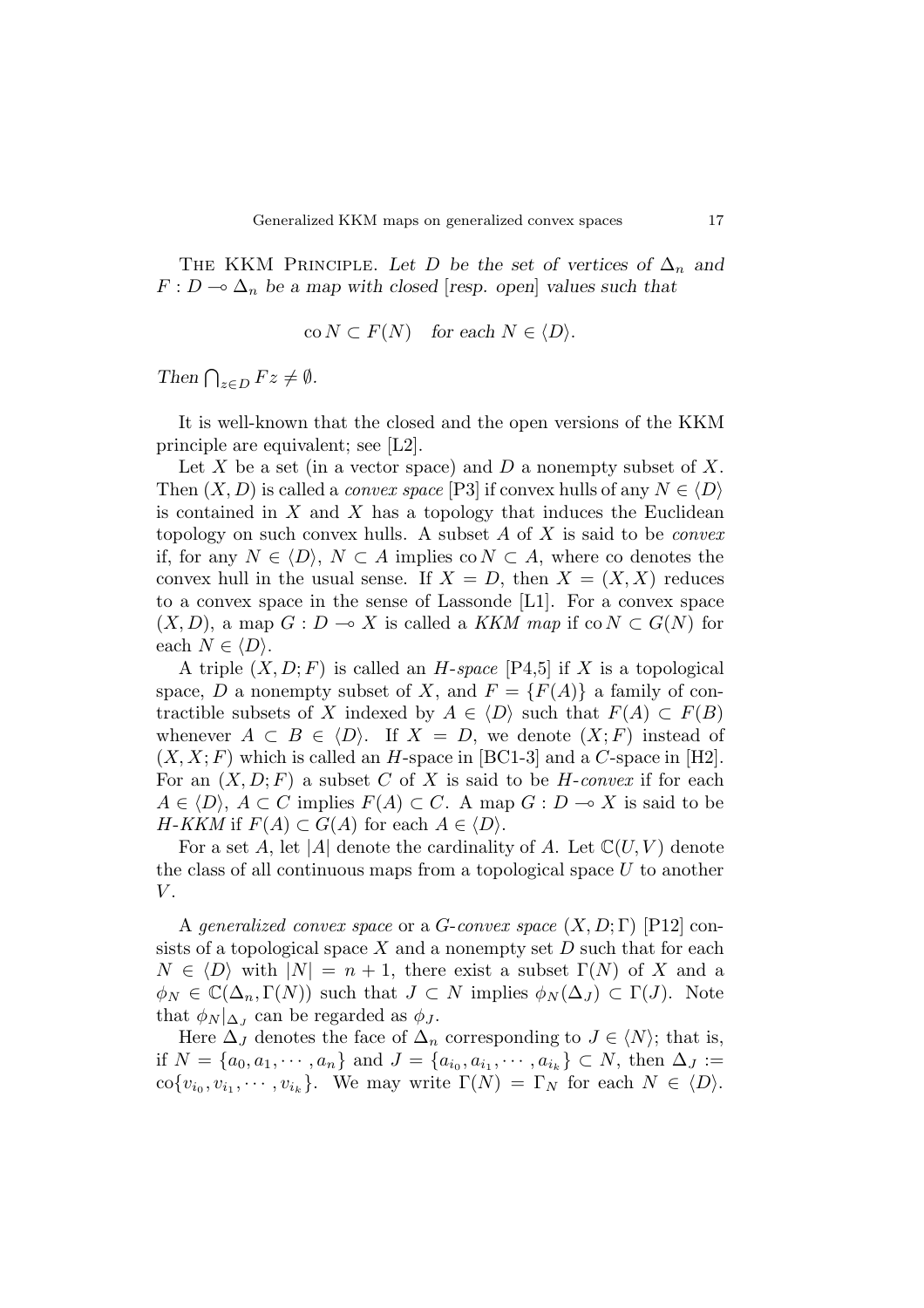Note that  $\Gamma_N$  does not need to contain *N* for  $N \in \langle D \rangle$ . In case  $X \supset D$ , then  $(X, D; \Gamma)$  will be denoted by  $(X \supset D; \Gamma)$ . For an  $(X \supset D; \Gamma)$ , a subset *C* of *X* is said to be Γ-convex if for each  $N \in \langle D \rangle$ ,  $N \subset C$ implies  $\Gamma_N \subset C$ . If  $D = X$ , then  $(X, D; \Gamma)$  will be denoted by  $(X; \Gamma)$ .

It is immediate that convex spaces and *H*-spaces are particular examples of *G*-convex spaces. For other example, see [P9-12], [PK2-6].

For a *G*-convex space  $(X, D; \Gamma)$ , a map  $F: D \to X$  is called a KKM map if

$$
\Gamma_N \subset F(N) \quad \text{for each} \quad N \in \langle D \rangle.
$$

From the KKM principle, the first author [P12] deduced the following KKM theorem for *G*-convex spaces:

THEOREM 1. Let  $(X, D; \Gamma)$  be a *G*-convex space and  $F: D \to X$  a map such that

(1*.*1) *F* has closed [resp. open] values; and

 $(1.2)$  *F* is a KKM map.

Then  ${Fz}_{z\in D}$  has the finite intersection property.

As the KKM principle, it is immediate that the closed and the open versions of the KKM Theorem 1 are mutually equivalent.

From Theorem 1, we obtain the following generalization of the KKM– Fan type theorem [F1]:

Corollary. Under the hypothesis of Theorem 1, if (1.3)  $\bigcap \overline{Fz}$  is compact for some  $M \in \langle D \rangle$ , then we have *z*∈*M*

$$
\bigcap_{z \in M} \overline{Fz} \neq \emptyset.
$$

There are lots of more general "compactness" or "coercivity" conditions than  $(1.3)$ ; see [P1-4], [PK1-6].

## **3. Generalized KKM maps and generalized KKM theorems**

Motivated by recent works on generalized KKM maps, we define as follows: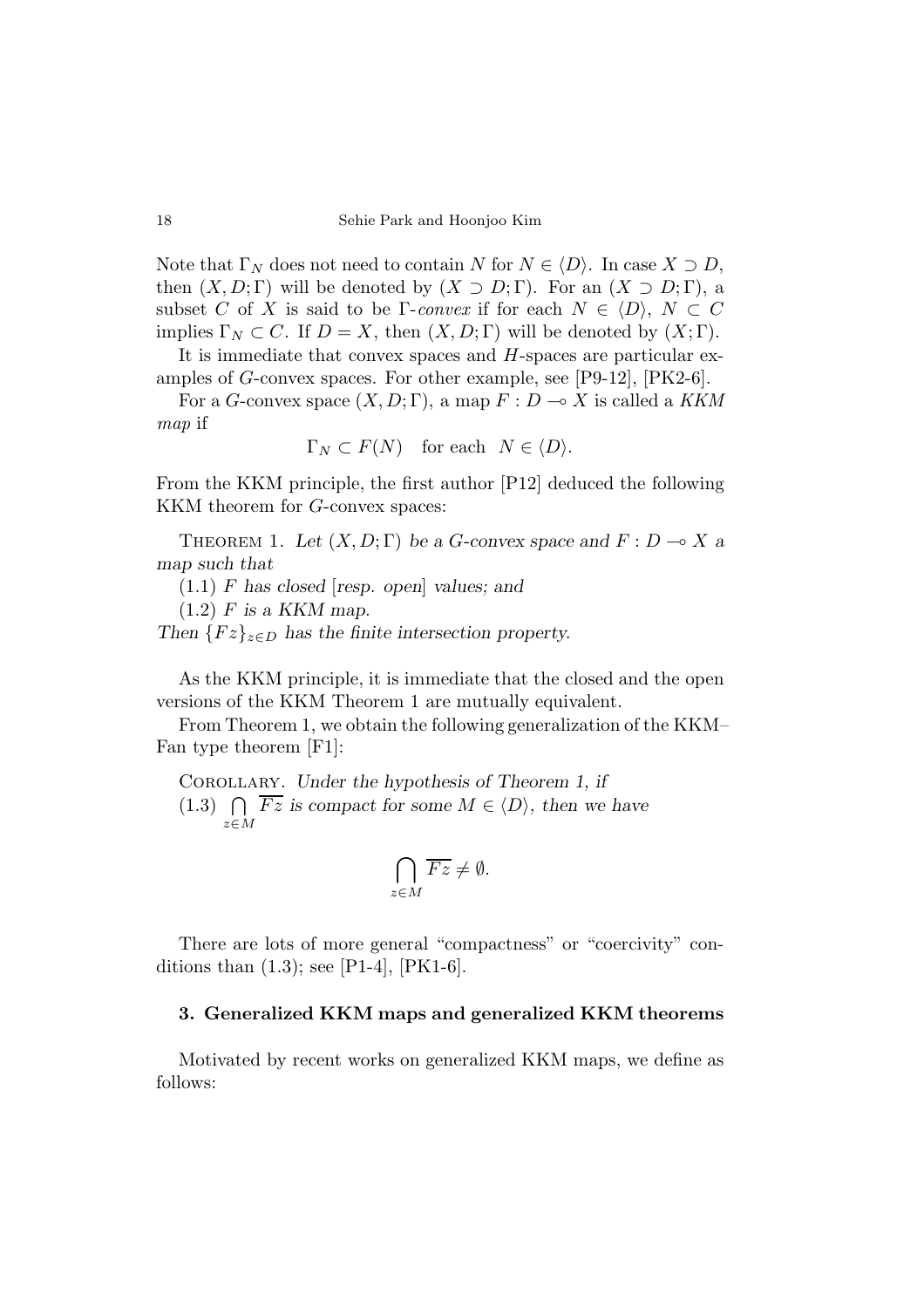Let *I* be an index set, which always assumed to be nonempty, and  $(X, D; \Gamma)$  a *G*-convex space. A map  $F: I \rightarrow X$  is called a *generalized* KKM map if for each  $J \in \langle I \rangle$ , there exists a function  $\sigma : J \to D$  such that for any  $M \in \langle J \rangle$ , we have  $\Gamma_{\sigma(M)} \subset F(M)$ . The functional value of *F* is denoted by  $F_i$  or  $F(i)$  for  $i \in I$ .

We give some examples:

(1) Kassay and Kolumb´an [KK] and Chang and Zhang [CZ]: Let *X* be a convex subset of a Hausdorff topological vector space and  ${F_i}_{i \in I}$ a family of (closed) subsets of *X*. Suppose that, for each  $J \in \langle I \rangle$ , there exists a set  $\{x_j\}_{j\in J} \subset X$  such that  $\text{co}\{x_j\}_{j\in M} \subset \bigcup_{j\in M} F_j$  for each  $M \in \langle J \rangle$ . Then  $F : I \longrightarrow X$  is generalized KKM.

(2) Chang and Ma [CM] and Kim [K]: Let (*X*; Γ) be an *H*-space and *F* : *I*  $\rightarrow$  *X* be a map. Suppose that, for each  $J = \{i_1, \dots, i_n\} \in \langle I \rangle$ , there is a  $\tilde{J} = \{x_1, \dots, x_n\} \in \langle X \rangle$  such that  $\{x_{j_1}, \dots, x_{j_k}\} \in \langle \tilde{J} \rangle$  $\text{implies } \Gamma_{\{x_{j_1}, \dots, x_{j_k}\}} \subset \bigcup_{l=1}^k F_{i_{j_l}}.$  Define  $\sigma: J \to X$  by  $\sigma(i_j) = x_j$  for  $j = 1, \dots, n$ , then *F* is generalized KKM for the case  $X = D$ .

(3) For a *G*-convex space  $(X, D; \Gamma)$ , a KKM map  $F: D \to X$  is a generalized KKM map where  $\sigma$  is the inclusion.

In this section, we extend the known KKM theorems for convex spaces or *G*-convex spaces for generalized KKM maps.

We begin with the following basic result:

THEOREM 2. Let  $(X, D; \Gamma)$  be a *G*-convex space, *I* a nonempty set, and  $F: I \longrightarrow X$  a map with closed [resp. open] values.

(I) If *F* is a generalized KKM map, then the family of its values has the finite intersection property.

(II) The converse holds whenever  $X = D$  and  $\Gamma_{\{x\}} = \{x\}$  for all *x* ∈ *X*.

*Proof.* (I) For each  $N \in \langle I \rangle$ , there exists a function  $\sigma : N \to D$ such that  $M \in \langle N \rangle$  implies  $\Gamma_{\sigma(M)} \subset F(M)$ . Let  $|\sigma(N)| = n + 1$ . Then there exists a continuous function  $\phi_N : \Delta_n \to \Gamma_{\sigma(N)}$  such that  $\phi_N(\Delta_M) \subset \Gamma_{\sigma(M)}$  for each  $M \in \langle N \rangle$ , where  $\Delta_M$  is the face of  $\Delta_n$ corresponding to  $\sigma(M) \subset \sigma(N)$ . Since  $\Gamma_{\sigma(M)} \subset F(M) \cap \Gamma_{\sigma(N)}$ , we have

$$
\Delta_M \subset \phi_N^{-1}(\Gamma_{\sigma(M)}) \subset \bigcup \{ \phi_N^{-1}(F(i) \cap \Gamma_{\sigma(N)}) : i \in M \}
$$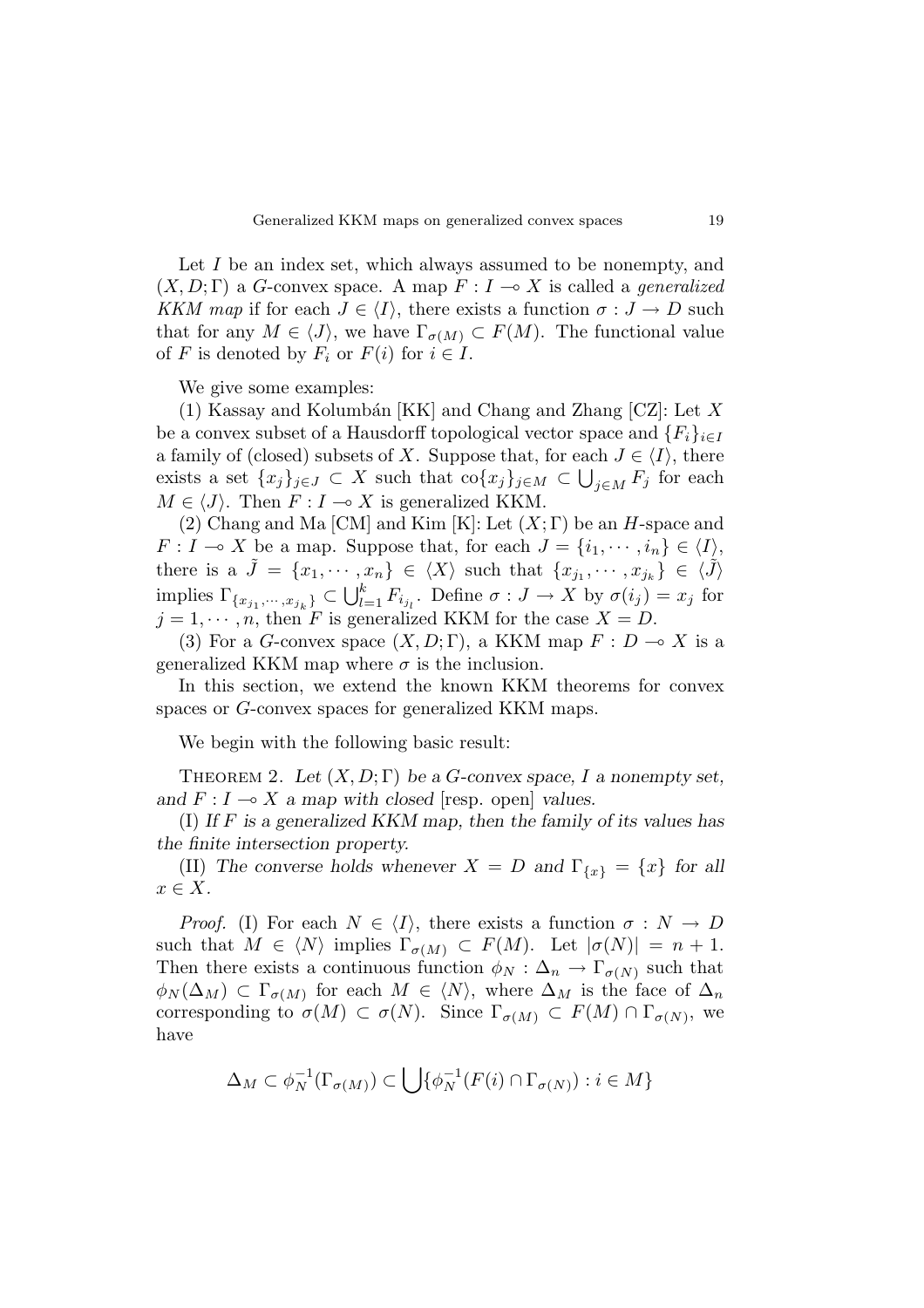for each  $M \in \langle N \rangle$ . Note that  $F(i) \cap \Gamma_{\sigma(N)}$  is closed [resp. open] in  $\Gamma_{\sigma(N)}$ and hence  $\phi_N^{-1}(F(i) \cap \Gamma_{\sigma(N)})$  is closed [resp. open] in  $\Delta_n$ . Moreover,  $i \mapsto \phi_N^{-1}(F(i) \cap \Gamma_{\sigma(N)})$  defines a KKM map  $F': N \to \Delta_n$  on the *G*convex space  $(\Delta_n, N, \Gamma')$ , where  $\Gamma'_M := \Delta_M$  for each  $M \in \langle N \rangle$ . Hence, by Theorem 1, we have

$$
\bigcap_{i\in N} F'(i) = \bigcap_{i\in N} \phi_N^{-1}(F(i) \cap \Gamma_{\sigma(N)}) \neq \emptyset.
$$

This readily implies

$$
\Gamma_{\sigma(N)} \cap \bigcap_{i \in N} F(i) \neq \emptyset.
$$

Therefore,  ${F(i)}_{i \in I}$  has the finite intersection property.

(II) Suppose that  $X = D$  and  $\Gamma_{\{x\}} = \{x\}$  for all  $x \in X$ . For any *N* ∈  $\langle I \rangle$ , by assumption, we have an  $x^*$  ∈  $\bigcap_{z \in N} F(z) \neq \emptyset$ . Define a function  $\sigma: N \to D = X$  by  $\sigma(z) = x^*$  for all  $z \in N$ . Then for any nonempty subset *M* of *N*, we have

$$
\Gamma_{\sigma(M)} = \Gamma_{\{x^*\}} = \{x^*\} \subset \bigcap_{z \in N} F(z) \subset F(M).
$$

Therefore, *F* is a generalized KKM map.

REMARKS. (1) Note that Theorem 2(I) extends Theorem 1.

(2) For convex spaces, Theorem 2(I) includes Chang and Zhang [CZ, Theorem 3.1], and for a KKM map *F*, Theorem 2(I) generalizes Knaster, Kuratowski, and Mazurkiewicz [KKM], Dugundji and Granas [DG, Theorem 1.2], Lassonde [L2, Theorem 1], W.K.Kim [Ki, Theorems 1 and 2], and Park [P7, Theorem 6].

(3) For *H*-spaces  $(X;\Gamma)$ , Theorem 2(I) extends Chang and Ma [CM, Theorem 1], and H. Kim [K, Theorem 2]. For *H*-spaces (*X, D*; Γ) and an *H*-KKM map *F*, Theorem 2(I) generalizes Park [P4, Theorems 13 and 14].

(4) In recent works of Yuan et al. [KSY, LCY, Y1, Y2], particular forms of Theorem 2 were given with rather lengthy proofs. Moreover, it is trivial that the closed and the open versions of Theorem 2 are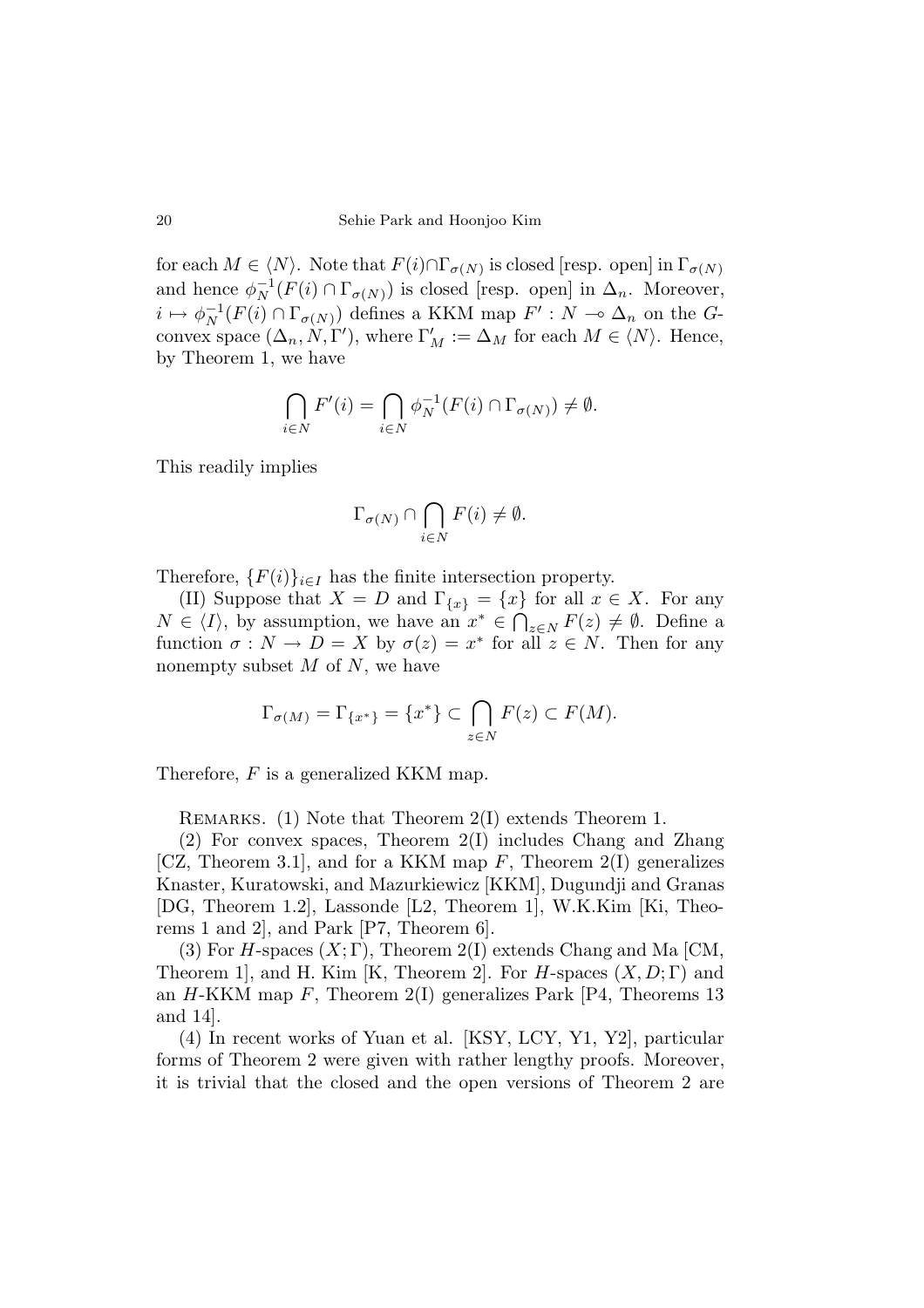equivalent. Particular cases of this fact were also discussed in the above mentioned works.

From Theorem 2(I), we obtain the following three KKM type theorems for generalized KKM maps with closed values:

THEOREM 3. Let *I* be a set,  $(X, D; \Gamma)$  a *G*-convex space, and *F*:  $I \rightarrow X$  a generalized KKM map with closed values. Suppose that there exists a nonempty compact subset *K* of *X* such that either

- (i)  $\bigcap_{i \in J} F_i \subset K$  for some *J* ∈  $\langle I \rangle$ ; or
- (ii) if  $X \supset D$  and, for each  $J \in \langle I \rangle$  and each function  $\sigma : J \to D$ , there exists a compact  $\Gamma$ -convex subset  $L_N$  of X containig  $N =$  $\sigma(J)$  such that  $L_N \cap \bigcap_{i \in J} F_i \subset K$ . Then  $K \cap \bigcap_{i \in I} F_i \neq \emptyset$ .

*Proof.* Case (i). Note that  ${F_i}_{i \in I}$  has the finite intersection property by Theorem 2(I). Since  $\bigcap_{i\in J} F_i$  is compact, the conclusion easily follows.

Note that, from Case (i), if  $X = K$  itself compact, then the conclusion holds without assuming (i) or (ii). From this fact, we can prove Case (ii) as follows:

Case (ii). Suppose that  $K \cap \bigcap_{i \in I} G_i = \emptyset$ ; that is,  $K \subset \bigcup_{i \in I} (X \backslash F_i)$ . Since each  $X\backslash F_i$  is open and *K* is compact, there exists a  $J \in \langle I \rangle$ such that  $K \subset \bigcup_{i \in J} (X \backslash F_i)$ . Since  $F : I \to X$  is generalized KKM, there exists a function  $\sigma : J \to D$  such that  $\Gamma_{\sigma(M)} \subset F(M)$  for each  $M \in \langle J \rangle$ . Let  $N = \sigma(J) \in \langle D \rangle$  and  $L_N$  be the set in (ii). Define  $F' : J \to L_N$  by  $F'_j = F_j \cap L_N$  for each  $j \in J$ . Then each  $F'_j$  is closed in  $L_N$ . For each  $M \in \langle J \rangle$ , since  $\Gamma_{\sigma(M)} \subset F(M)$ , we have

$$
\Gamma_{\sigma(M)} \subset F(M) \cap L_N \subset F'(M).
$$

Therefore,  $F'$  is generalized KKM and  $L_N$  is compact, we have  $\bigcap_{j \in J} F'_j$  $= L_N \cap \bigcap_{j \in J} F_j \neq \emptyset$ . Let  $z \in L_N \cap \bigcap_{j \in J} F_j$ . If  $z \in K$ , then

$$
z \in K \subset \bigcup_{j \in J} (X \backslash F_j)
$$

and hence  $z \notin F_j$  for some  $j \in J$ , which is a contradiction. Therefore, we have  $z \in L_N \backslash K$ . This implies  $z \notin \bigcap_{j \in J} F_j$  by (ii), which leads another contradiction. Therefore, we must have  $K \cap \bigcap_{i \in I} F_i \neq \emptyset$ . This completes our proof.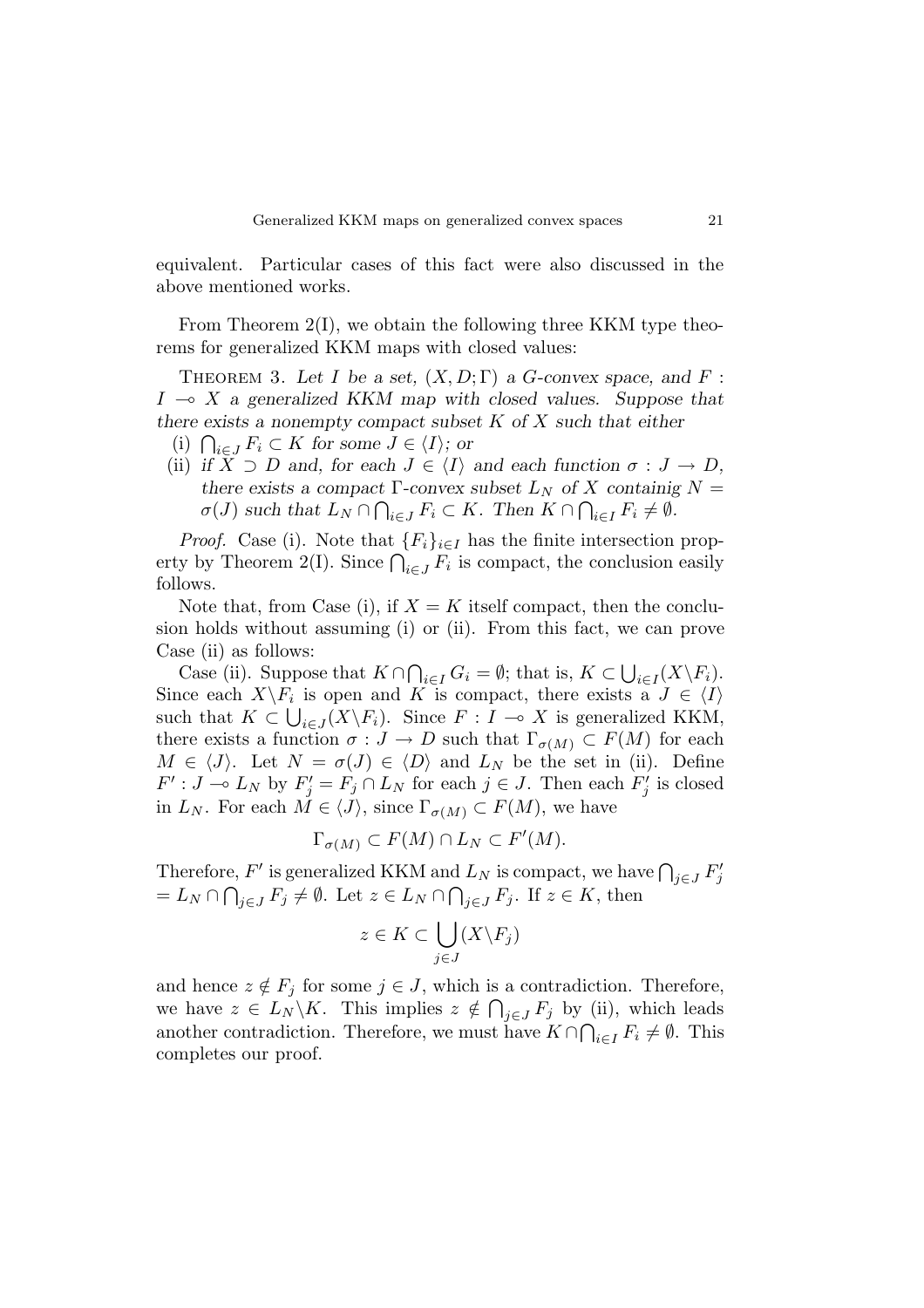REMARK. If  $(X;\Gamma)$  is an *H*-space, Theorems 2(I) and 3 reduce to Kim [K, Theorem 1] and improve Chang and Ma [CM, Theorem 1]. If  $(X, D; \Gamma)$  is an *H*-space and  $I = D$ , Theorem 3 extends Park [P5, Theorem 1. Further, if  $X = D$  is a convex subset of a topological vector space, Theorem 3 improves Chang and Zhang [CZ, Theorem 3.1 and Kassay and Kolumbán [KK, Theorem 3.1].

From now on, in this section, we consider the case  $I = D$  for the simplicity:

THEOREM 4. Let  $(X \supset D; \Gamma)$  be a *G*-convex space, and  $F: D \to X$ a map with closed values. For a compact Γ-convex subset *L* of *X*, if the multimap  $F' : D \cap L \to L$  defined by  $F'x = Fx \cap L$  is a generalized KKM map, then we have

$$
L \cap \bigcap \{Fx : x \in L \cap D\} \neq \emptyset.
$$

*Proof.* Consider  $(L, L \cap D, F')$  instead of  $(X, D, F)$  in Theorem 3 with  $I = D$ . Then all of the requirements are satisfied. Therefore,

$$
\bigcap \{F'x : x \in L \cap D\} = L \cap \bigcap \{Fx : x \in L \cap D\} \neq \emptyset.
$$

This completes our proof.

REMARK. Park [P4, Theorem 2] is a particular case of Theorem 4 for an *H*-KKM map *F*.

THEOREM 5. Let  $(X \supset D;\Gamma)$  be a *G*-convex space, *Y* a topological space,  $F : D \multimap Y$ ,  $G : X \multimap Y$  multimaps, and  $K$  a nonempty compact subset of *Y* . Suppose that

- (5.1) for each  $x \in D$ ,  $Fx$  and  $G^+(Fx)$  are closed in *Y*;
- (5.2) for each compact  $\Gamma$ -convex subset *L* of *X*,  $(G^+F)' : D \cap L \to L$ defined by  $(G^+F)'x = G^+(Fx) \cap L$  is a generalized KKM map; and
- (5.3) for each  $N \in \langle D \rangle$ , we have a compact  $\Gamma$ -convex subset  $L_N$  of X containing *N* such that

$$
L_N \cap \bigcap \{ (G^+F)x : x \in L_N \cap D \} \subset G^+(K).
$$

Then we have

$$
\overline{G(X)} \cap K \cap \bigcap \{Fx : x \in D\} \neq \emptyset.
$$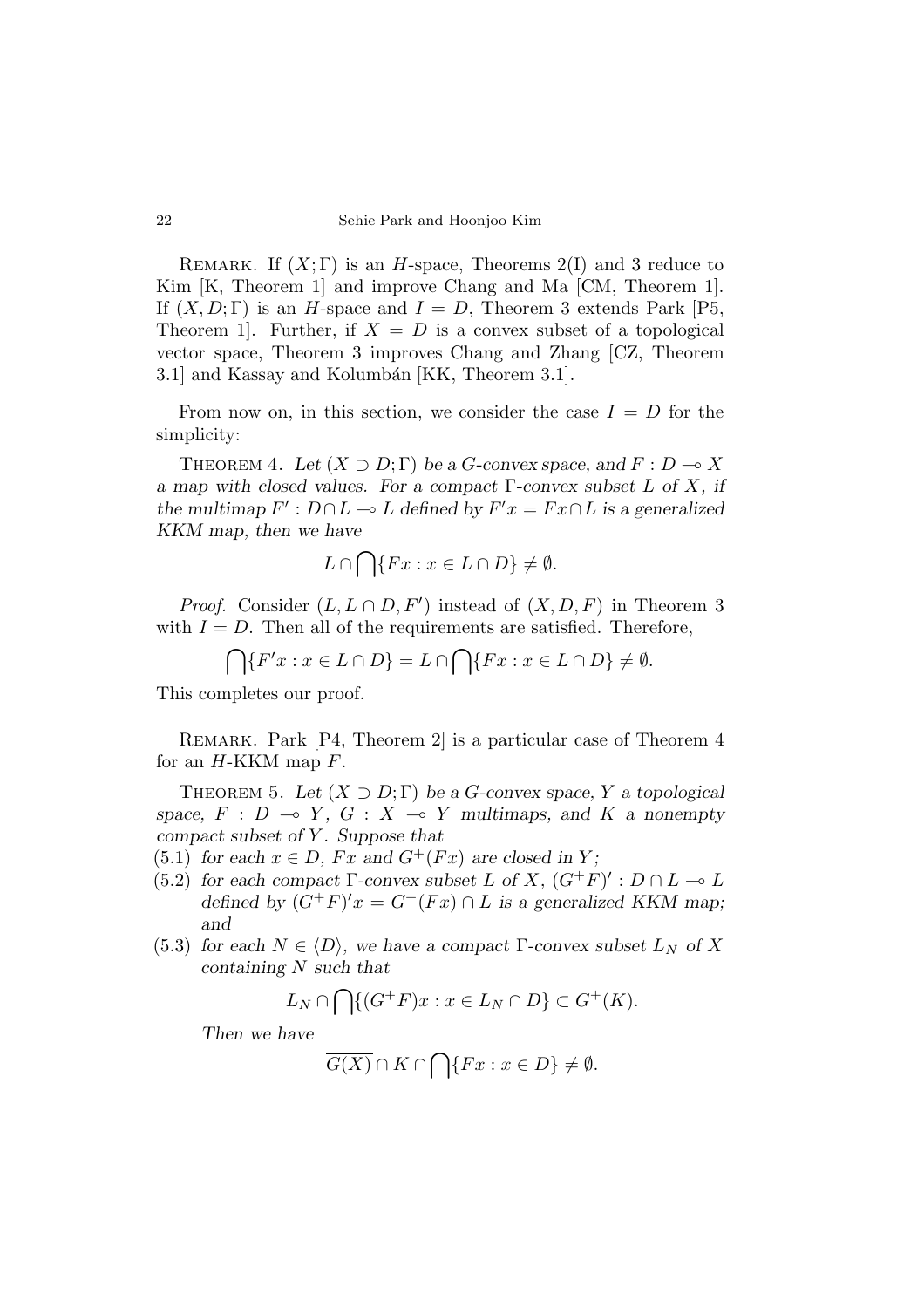*Proof.* Suppose that  $\overline{G(X)} \cap K \cap \bigcap \{Fx : x \in D\} = \emptyset$ . Since  $\overline{G(X)} \cap$ *K* is compact and contained in  $\bigcup_{x \in D} (Y \backslash F x)$ , by (5.1), there exists an  $N \in \langle D \rangle$  such that

$$
\overline{G(X)} \cap K \subset \bigcup_{x \in N} (Y \backslash Fx).
$$

Since we have an  $L_N \subset X$  as in (5.3),

$$
L_N \cap \bigcap_{x \in L_N \cap D} G^+ F x \cap G^+(K) = \emptyset.
$$

However, by (5.3), we have

$$
L_N \cap \bigcap_{x \in L_N \cap D} G^+ F x \subset G^+(K).
$$

Therefore, we have

$$
L_N \cap \bigcap_{x \in L_N \cap D} G^+ F x = \emptyset.
$$

This contradicts Theorem 4.

REMARK. For an *H*-space  $(X;\Gamma)$  and  $G \in \mathbb{C}(X,Y)$ , Theorem 5 improves Chang and Ma [CM, Theorem 3]. For an *H*-space  $Y = (X \supset$  $D; \Gamma$  and  $F = 1_X$ , Theorem 5 extends Park [P5, Theorem 1(ii)].

# **4. Matching theorems**

From Theorem 5 we obtain the following matching theorems for open covers:

THEOREM 6. Let  $(X \supset D; \Gamma)$  be a *G*-convex space, *Y* a topological space,  $F: D \to Y$ ,  $G: X \to Y$  maps, and  $K$  a nonempty compact subset of *Y* . Suppose that

- (6.1) for each  $x \in D$ ,  $Fx$  and  $G^{-}(Fx)$  are open in *Y*;
- $(6.2)$   $\overline{G(X)} \cap K \subset F(D)$ ; and
- (6.3) for each  $N \in \langle D \rangle$ , we have a compact  $\Gamma$ -convex subset  $L_N$  of X containing *N* such that  $L_N \backslash G^+(K) \subset \bigcup \{ G^-(Fx) : x \in L_N \cap D \}.$ Then there exist an  $I \in \langle D \rangle$  and an  $x_0 \in \Gamma_I$  satisfying  $Gx_0 \cap Fx \neq$  $\emptyset$  for each  $x \in I$ .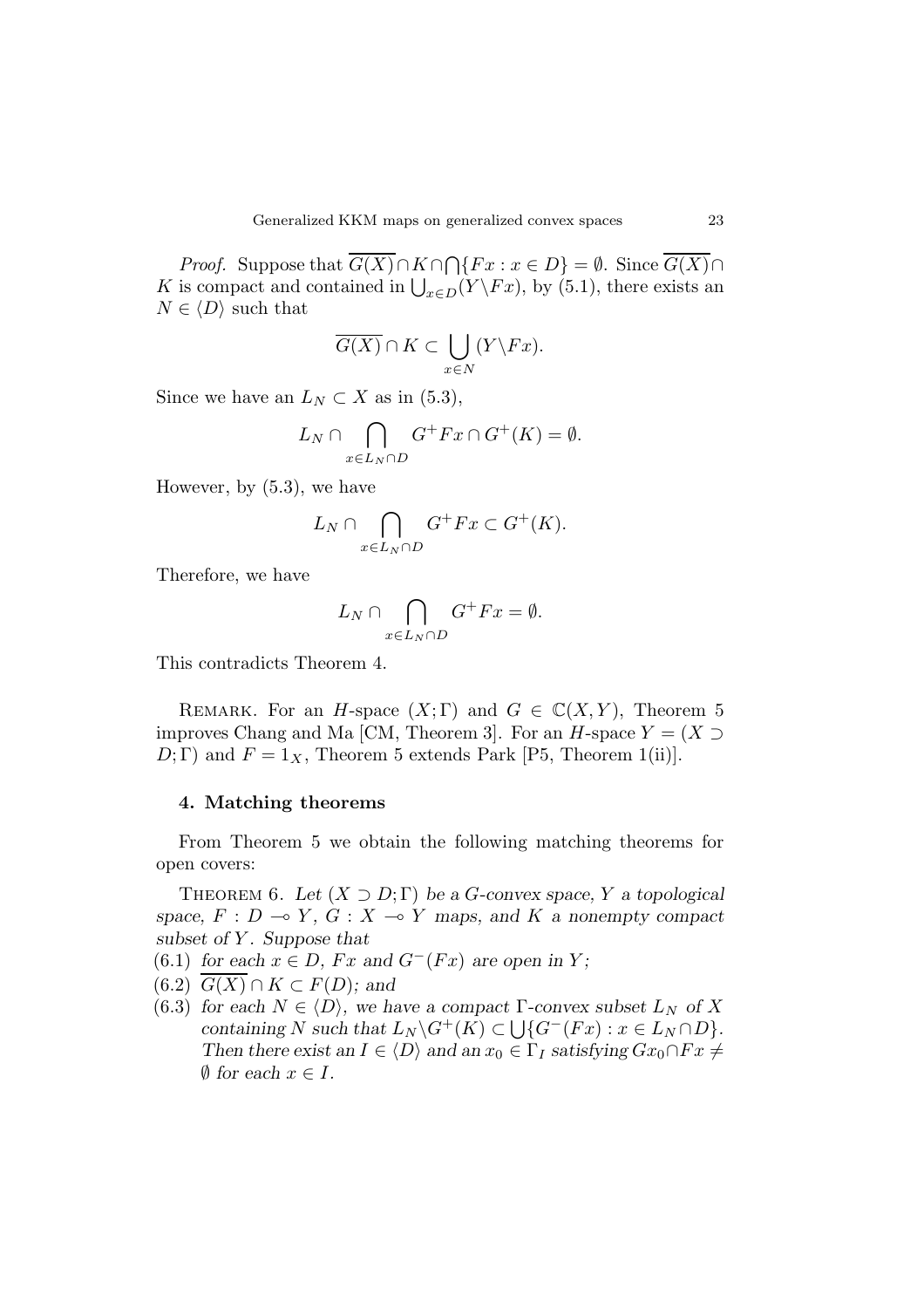*Proof.* Let  $Sx = Y \ F x$  for  $x \in D$ . Then  $Sx$  is closed in Y for each  $x \in D$ . Suppose that the conclusion is false. Then for any  $I \in \langle D \rangle$  and  $z \in \Gamma_I$ , we have  $Gz \cap Fx = \emptyset$  for some  $x \in I$ . So  $Gz \subset S(I)$ ; that is,

$$
\Gamma_I \subset G^+S(I).
$$

Therefore,  $G^+S$  is generalized KKM. Since (6.3) implies (5.3), all of the requirements of Theorem 5 are satisfied. So we have  $G(X) \cap K \cap \bigcap \{Sx :$  $x \in D$   $\neq \emptyset$ . This contradicts (6.2). This completes our proof.

REMARK. Note that if  $G = g \in \mathbb{C}(X, Y)$  the conclusion of Theorem 6 implies that there exists an  $A \in \langle D \rangle$  and an  $x_0 \in \Gamma_A$  such that *gx*<sub>0</sub> ∈  $\bigcap_{x \in A} F_x$ . Therefore, Theorem 6 improves Park [P4, Theorem 5].

Theorem 7. Under the hypothesis of Theorem 6 without condition (6.3), if *X* is compact, then there exists an  $I \in \langle D \rangle$  such that, for each  $\sigma : I \to D$ , there exist a  $J \in \langle I \rangle$  and an  $x_0 \in \Gamma_{\sigma(J)}$  satisfying  $Gx_0 \cap Fx \neq \emptyset$  for each  $x \in J$ .

*Proof.* Let  $Sx = Y \ Fx$  for  $x \in D$ . Then  $Sx$  is closed in *Y* for each  $x \in D$ . Suppose that the conclusion is false. Then for any  $I \in \langle D \rangle$ there exists a  $\sigma: I \to D$  such that, for each  $J \in \langle I \rangle$  and  $z \in \Gamma_{\sigma(J)}$ , we have  $Gz \cap Fx = \emptyset$ , for some  $x \in J$ . So  $Gz \subset S(J)$ ; that is,

$$
\Gamma_{\sigma(J)} \subset G^+S(J).
$$

Therefore,  $G^+S$  is generalized KKM. Since X is compact, all of the requirements of Theorem 5 are satisfied. So we have  $\overline{G(X)} \cap K \cap \bigcap \{Sx$ :  $x \in D$   $\neq \emptyset$ . This contradicts (6.2). This completes our proof.

Remark. Theorem 7 extends Chang and Ma [CM, Theorem 2 and Corollary 1].

The following simple consequence of Theorem 2(I) is a result for generalized KKM maps with open values: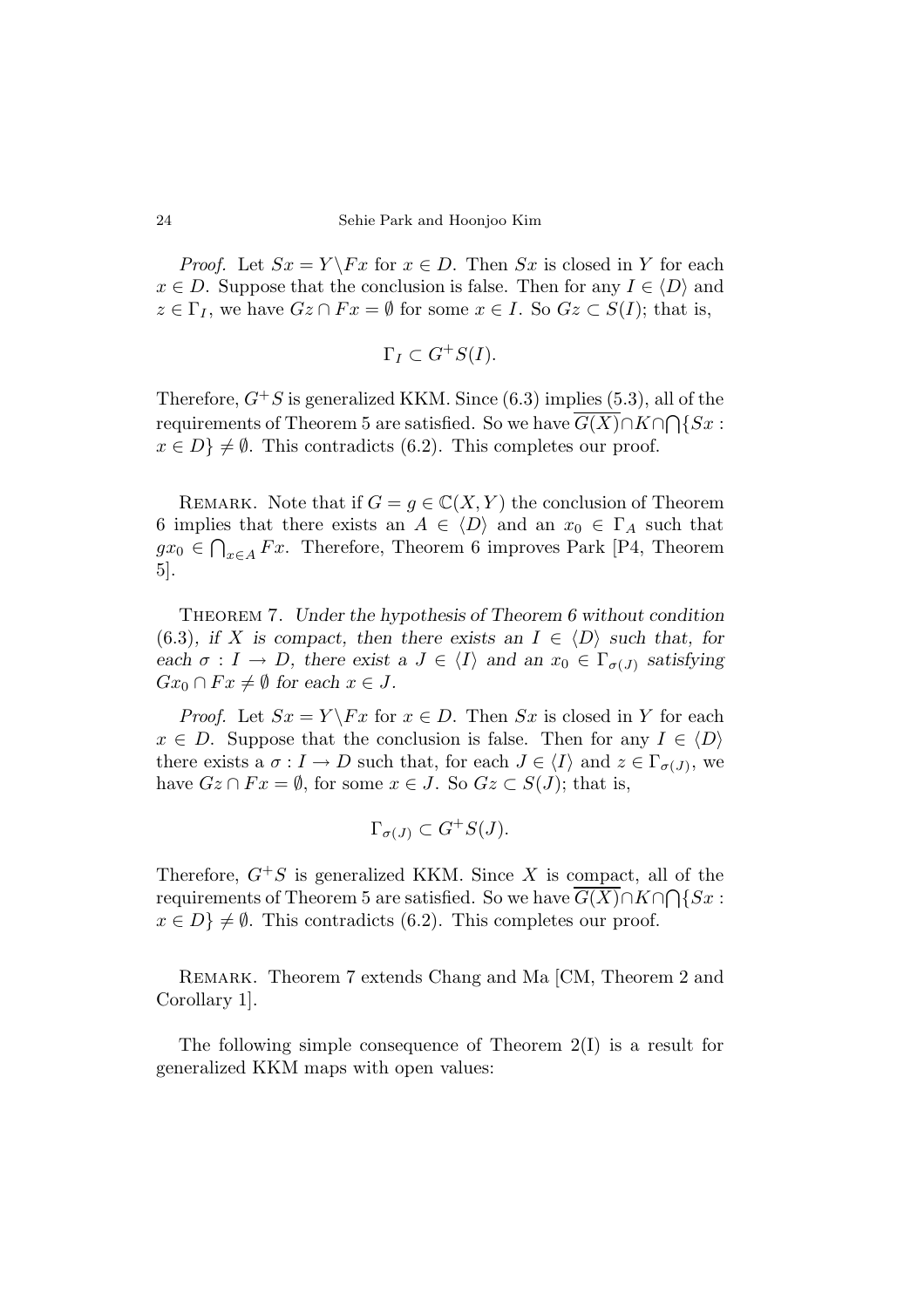THEOREM 8. Let  $(X \supset D; \Gamma)$  be a *G*-convex space, *Y* a topological space,  $F: D \to Y$ , and  $G: X \to Y$ . Suppose that

- (8.1) for each  $x \in D$ ,  $G^+ F x$  is open in *Y*; and
- (8.2)  $G^+F: D \to X$  is a generalized KKM map. Then (i)  $\{Fx: x \in D\}$ has the finite intersection property; and (ii) for any  $\Gamma$ -convex subset *L* of *X* such that  $L \cap D$  is finite, we have

$$
G(L) \cap \bigcap \{Fx : x \in L \cap D\} \neq \emptyset.
$$

*Proof.* (i) Since  $G^+F$  is a generalized KKM map with open values, for any  $J \in \langle D \rangle$ , by Theorem 2(I), we have

$$
G^+\bigcap(\bigcap_{x\in J}Fx)=\bigcap_{x\in J}G^+Fx\neq\emptyset,
$$

whence we have  $\bigcap_{x \in J} F x \neq \emptyset$ .

(ii) Define  $F'x = Fx \cap G(L)$  for  $x \in L \cap D$ . Then  $F' : L \cap D \to Y$ is well-defined. Consider  $(L \cap D, L, G(L), F')$  instead of  $(D, X, Y, F)$ in (i). Then all of the requirements are satisfied. Therefore, by (i), we have

$$
\bigcap \{F'x : x \in L \cap D\} = G(L) \cap \bigcap \{Fx : x \in L \cap D\} \neq \emptyset.
$$

Remark. For *H*-spaces, Theorem 8(i) improves Chang and Ma [CM, Theorem 4] and Park [P4, Theorem 14]. For convex spaces, Theorem 8(ii) reduces to Park [P5, Corollary 4] and Lassonde [L2, Theorem 1].

From Theorem 8(i), we obtain the following matching theorem for closed covers:

THEOREM 9. Let  $(X \supset D; \Gamma)$  be a *G*-convex space, *Y* a topological space, and  $t \in \mathbb{C}(X, Y)$ . Let  $C_1, C_2, \cdots, C_n$  be *n* closed subsets of *Y* such that  $Y = \bigcup_{i=1}^{n} C_i$ . Then, for any  $I = \{x_1, x_2, \cdots, x_n\} \in \langle D \rangle$ , there exists a  $J \in \langle I \rangle$  such that  $t(\Gamma_J) \cap \bigcap \{C_i : x_i \in J\} \neq \emptyset$ .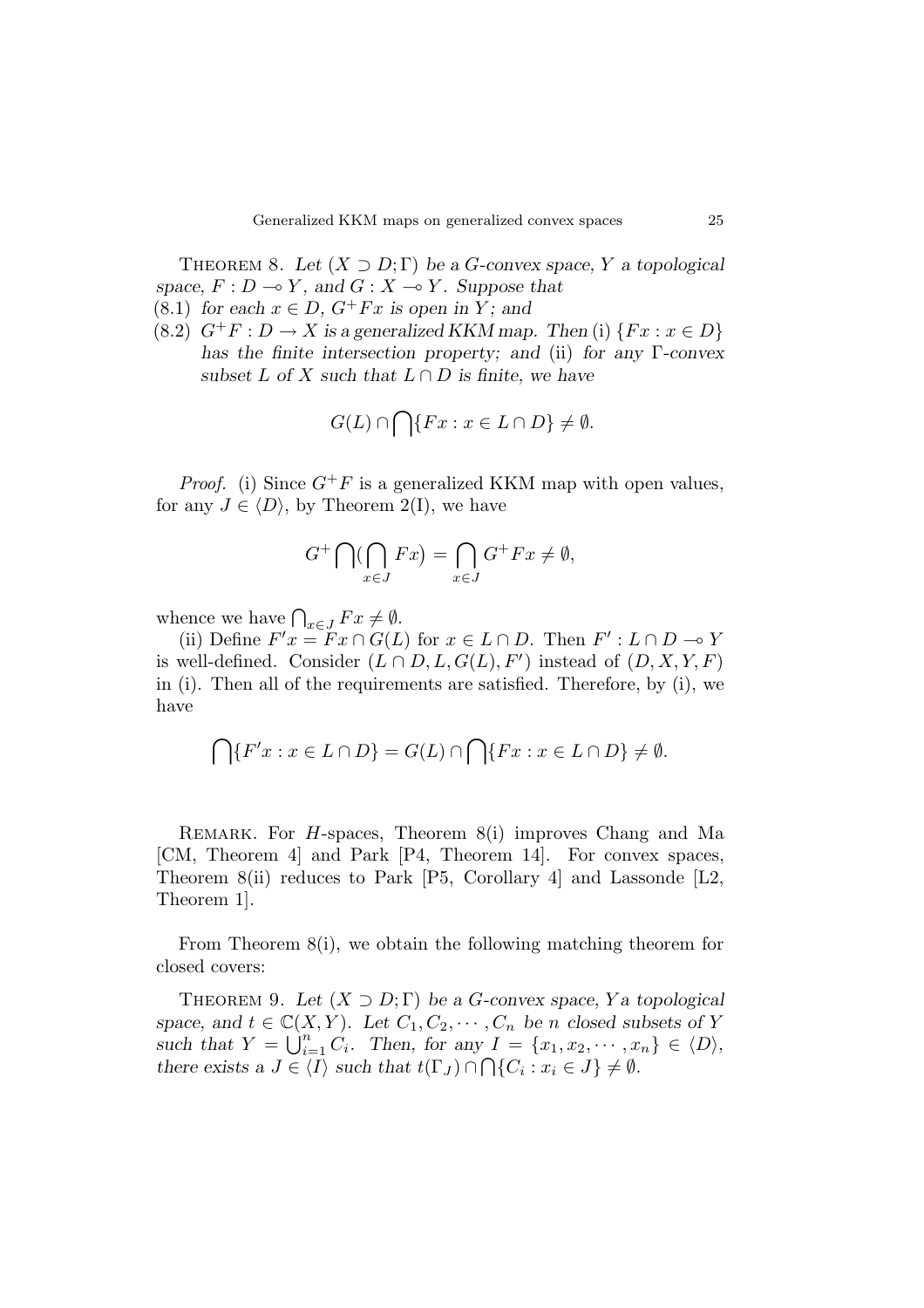*Proof.* Suppose that there exists an  $I = \{x_1, x_2, \dots, x_n\} \in \langle D \rangle$ , where  $x_i$ 's are not necessarily distinct, such that, for any  $J \in \langle I \rangle$ ,  $t(\Gamma_J) \cap \bigcap \{C_i : x_i \in J\} = \emptyset$ ; that is,

$$
t(\Gamma_J) \subset Y \setminus \bigcap \{C_i : x_i \in J\} = \bigcup \{Y \setminus C_i : x_i \in J\}.
$$

For  $D = I$  and  $Fx_i = Y \setminus C_i$  for  $x_i \in I$ ,  $F$  satisfies all of the requirements of Theorem 8(i). Therefore, we have

$$
Y \setminus \bigcup \{C_i : x_i \in I\} = \bigcap \{Fx_i : x_i \in I\} \neq \emptyset.
$$

This contradicts  $Y = \bigcup_{i=1}^{n} C_i$ .

Remark. For *H*-spaces, Theorem 9 generalizes Park [P4, Theorem 13] and Chang and Ma [CM, Corollary 3].

Finally, all of the results of Chang and Ma [CM] not mentioned in this section are consequences of Park [P4,5] and Park and Kim [PK1].

# **5. Variations of KKM theorems and matching theorems**

In this section, we deduce generalized versions of main results of Kassay and Kolumbán [KK] from our results in Section 3. Actually, in Section 3 of [KK], the authors obtained two KKM type theorems [KK, Theorem 3.1 and 3.5] and two matching theorems [KK, Theorems 3.2 and 3.4] on open covers of convex sets. We generalize those results to *G*-convex spaces under more general situations. In fact, our Theorems 10 and 11 contain all those four theorems in Section 3 of [KK] as particular cases.

The following is the matching theorem on open covers, which follows from Theorem 6.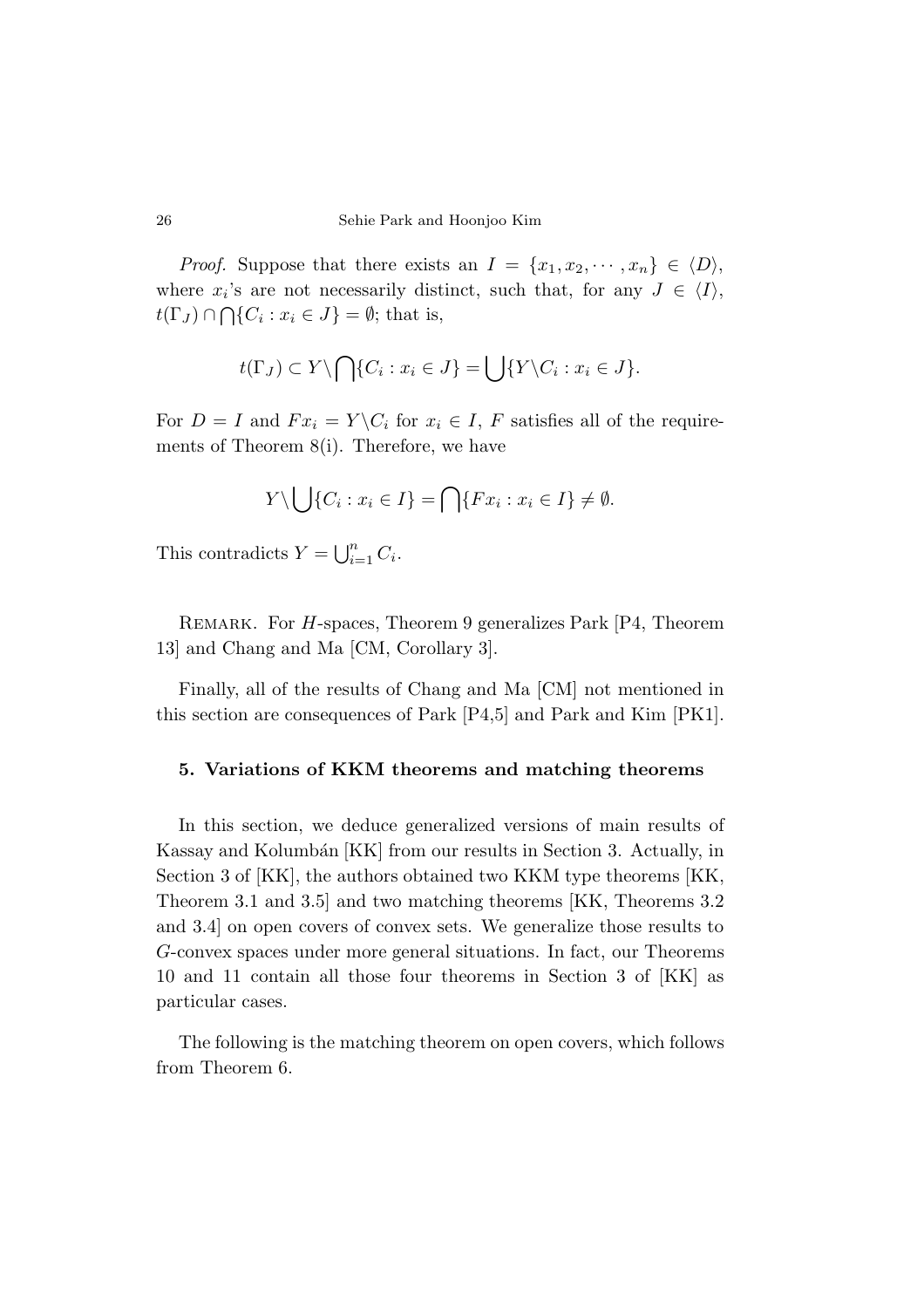THEOREM 10. Let  $(X;\Gamma)$  be a *G*-convex space, *K* a nonempty compact subset of *X*, *I* an index set,  $I_0 \subset I$ , and  $\varphi : I \to X$ . Let  $A : I \to X$ be a map such that

- (10.1) for each  $i \in I$ ,  $A_i$  is open in X;
- $(10.2)$  *K*  $\subset$  *A*(*I*); and
- (10.3) for each  $N \in \langle X \rangle$ , there exists a compact  $\Gamma$ -convex subset  $L_N$ of *X* containing *N* such that  $\varphi(I_0) \subset L_N$  and  $L_N \backslash K \subset A(I_0)$ . Then there exists a  $J \in \langle I \rangle$  such that

$$
\Gamma_{\varphi(J)} \cap \bigcap_{j \in J} A_j \neq \emptyset.
$$

*Proof.* In Theorem 6, let  $X = Y$ ,  $F = 1_X$ , and  $D = \varphi(I)$ . Let *F* : *D*  $\sim$  *X* be defined by  $Fx = \bigcup \{A_i : x = \varphi(i), i \in I\}$  for each  $x \in D$ . Then

(6.1)  $Fx$  is open in *X* for each  $x \in D$ ;

 $(6.2)$   $\overline{X} \cap K = K \subset A(I) \subset F(D)$  since, for each  $i \in I$ , there exists an  $x = \varphi(i) \in D$  such that  $A_i \subset Fx$ ; and

(6.3)  $L_N \backslash K \subset A(I_0) \subset F(L_N \cap D)$  since, for each  $i_0 \in I_0$ , there exists an  $x = \varphi(i_0) \in L_N \cap D$  and  $A_{i_0} \subset Fx$ .

Therefore, by Theorem 6, there exists an  $J' \in \langle D \rangle$  and an  $x_0 \in \Gamma_{J'}$ satisfying  $x_0 \in \bigcap_{x \in J'} F_x$ . For each  $x \in J'$ , choose a  $j_x \in I$  such that *j*<sub>*x*</sub> ∈  $\varphi$ <sup>−</sup>*x* and *x*<sub>0</sub> ∈ *A*<sub>*j*<sub>*x*</sub></sub> ⊂ *Fx*. Put *J* = {*j*<sub>*x*</sub> : *x* ∈ *J*<sup> $l$ </sup>}, then *J*<sup> $l$ </sup> =  $\varphi$ (*J*),  $J \in \langle I \rangle$  and

$$
x_0 \in \Gamma_{\varphi(J)} \cap \bigcap_{j \in J} A_j.
$$

This completes our proof.

REMARK. Even for a convex space X, Theorem 10 generalizes Kassay and Kolumbán [KK, Theorem 3.4] which extends Fan [F2, Theorem 3].

From Theorem 10, we obtain the following: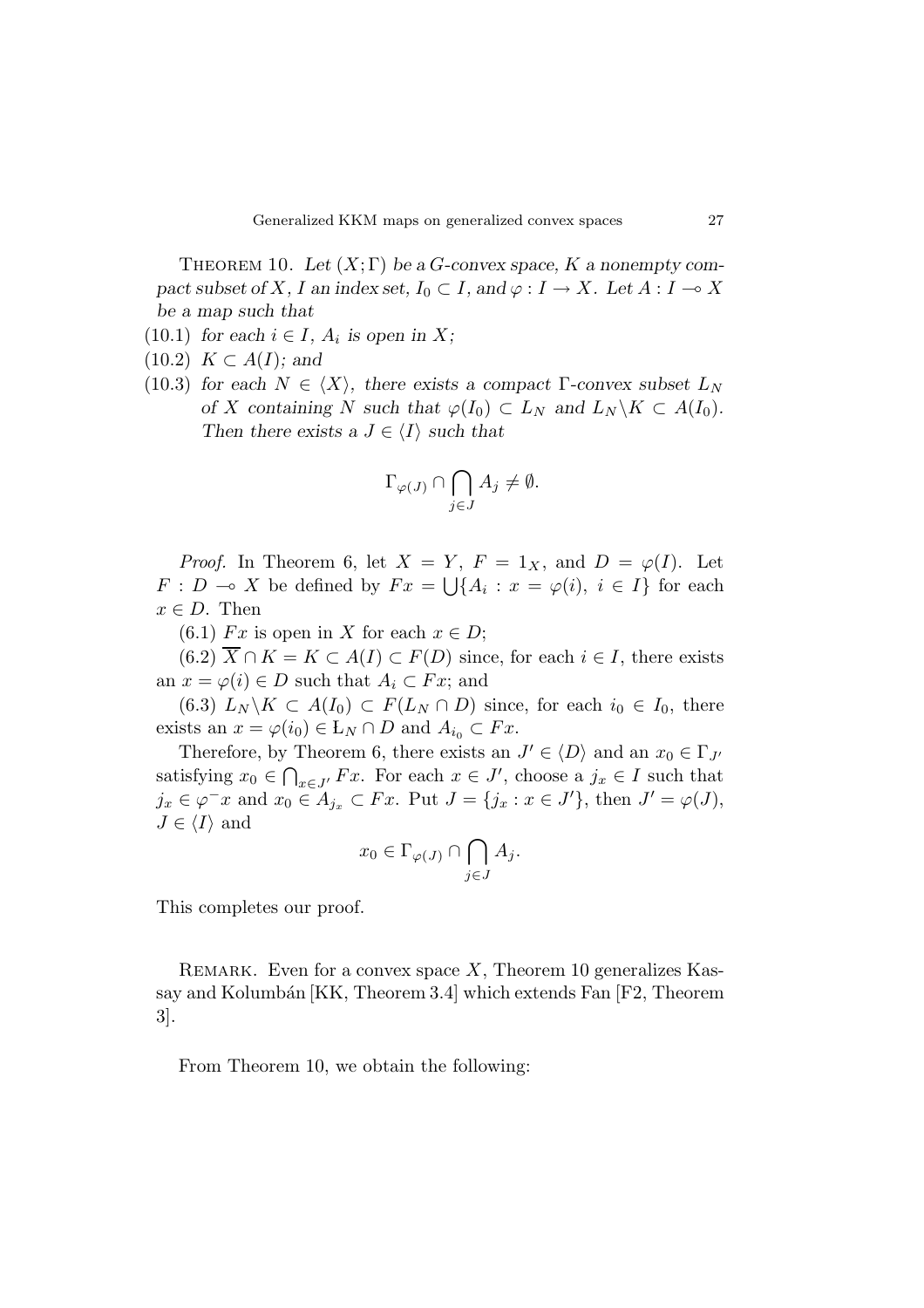Corollary. Let (*X*; Γ) be a *G*-convex space, *L* a compact Γconvex subset of  $(X;\Gamma)$ , *I* a set,  $A: I \to X$  a map, and  $\varphi: I \to L$  a function. Suppose that

(1) for each  $i \in I$ ,  $A_i$  is open in X; and  $(2) L \subset A(I).$ Then there exists a  $J \in \langle I \rangle$  such that

$$
\Gamma_{\varphi(J)} \cap L \cap \bigcap_{j \in J} A_j \neq \emptyset.
$$

*Proof.* Let  $D = \varphi(I)$ . Then  $(L, D; \Gamma)$  is a compact *G*-convex space. Let  $K = L$  and define  $A' : I \to L$  by  $A'_i = A_i \cap L$  for  $i \in I$ . Then (10.1) for each  $i \in I$ ,  $A'_i$  is open in  $L$ ;  $(10.2)$   $K = L \subset A(I) \cap L = A'(I);$  and  $(10.3)$  put  $X = L = K$  and  $I_0 = I$ . Therefore, by Theorem 10, the conclusion follows.

Remark. For a convex space *X*, Corollary reduces to Kassay and Kolumbán  $[KK, Theorem 3.2]$ , which extends Fan  $[F2, Lemma 1]$  whenever  $\varphi$  is injective.

Note that Theorem 10 is equivalent to the following KKM type theorem:

THEOREM 11. Let  $(X;\Gamma)$  be a *G*-convex space, *K* a nonempty compact subset of *X*, *I* a set,  $I_0 \subset I$ , and  $\varphi : I \to X$ . Let  $B : I \to X$  be a map such that

(11.1) for each  $i \in I$ ,  $B_i$  is closed in X;

(11.2) for each  $J \in \langle I \rangle$ ,  $\Gamma_{\varphi(J)} \subset B(J)$ ; and

(11.3) for each  $N \in \langle X \rangle$ , there exists a compact  $\Gamma$ -convex subset  $L_N$  of *X* containing *N* such that  $\varphi(I_0) \subset L_N$  and

$$
L_N \cap \bigcap_{i \in I_0} B_i \subset K.
$$

Then we have

$$
K \cap \bigcap_{i \in I} B_i \neq \emptyset.
$$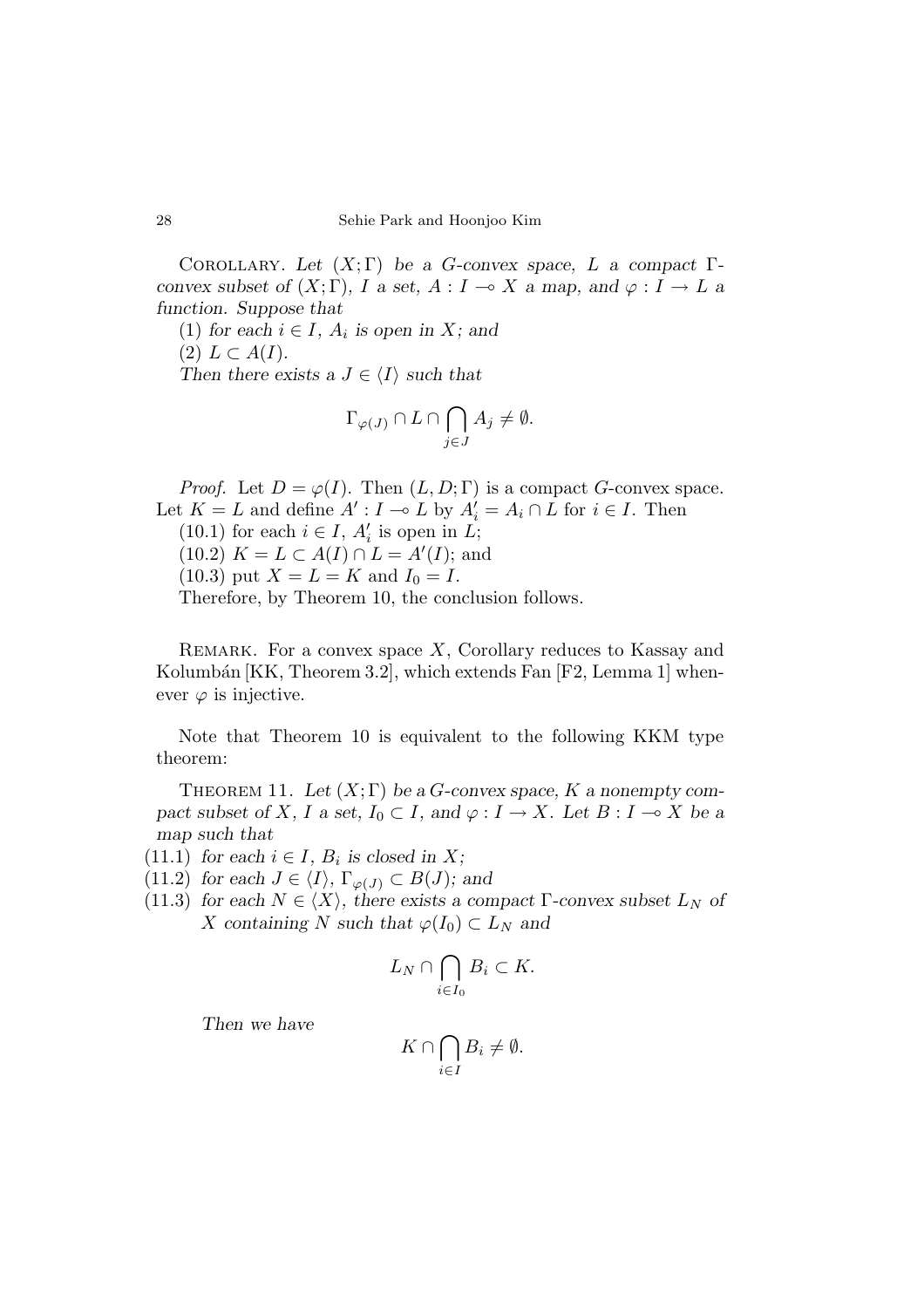*Proof.* Suppose that the conclusion is false. For each  $i \in I$ , let  $A_i = X \setminus B_i$ . Then

(10.1) for each  $i \in I$ ,  $A_i$  is open in X;

 $(10.2) K \subset (\bigcap_{i \in I} B_i)^c = \bigcup_{i \in I} (X \setminus B_i) = A(I);$  and

 $(L_{10.3})$   $L_N \backslash K \subset (\bigcap_{i \in I_0} B_i)^c = \bigcup_{i \in I_0} (X \backslash B_i) = A(I_0).$ 

Therefore, by Theorem 10, there exists a  $J \in \langle I \rangle$  such that  $\Gamma_{\varphi(J)} \cap$  $\bigcap_{j\in J} A_j \neq \emptyset$ . This contradicts (11.2).

Remark. Conversely, we can obtain Theorem 10 from Theorem 11. Even for a convex space *X*, Theorem 11 generalizes Kassay and Kolumbán [KK, Theorem 3.5], which extends Fan [F2, Theorem 4]. From Theorem 11, we can also obtain [KK, Theorem 3.1], which is already shown to be a consequence of Theorem 3.

# **6. Applications**

In [KK], from a particular form of Theorem 11, the authors deduced some applications to properties of convex sets, fixed points, variational and minimax ineqalities. In this section, we extend key results of Section 4 of [KK] to *G*-convex spaces.

We need to define some new notions as follows:

A pair  $(X; \Gamma)$  is called an *H*-set if *X* is a nonempty set and  $\Gamma = {\Gamma_A}$ a family of subsets of *X* indexed by  $A \in \langle X \rangle$  such that  $\Gamma_A \subset \Gamma_B$ whenever  $A \subset B \in \langle X \rangle$ . A subset *C* of *X* is said to be *H*-convex if  $A \in \langle C \rangle$  implies  $\Gamma_A \subset C$ . A convex subset of a vector space is always an *H*-set by putting  $\Gamma_A = \text{coA}$  and so is an *H*-space  $(X; \Gamma)$ .

For *H*-sets  $(X; \Gamma)$  and  $(Y; \Gamma')$ , a function  $\varphi: X \to Y$  is said to be *H*-convex-like if, for any  $J \in \langle X \rangle$ , we have  $\Gamma'_{\varphi(J)} \subset \varphi(\Gamma_J)$ . An *H*convex-like function between convex sets is said to be convex-like as in [KK].

From Theorem 11, we deduce the following section property of *H*sets: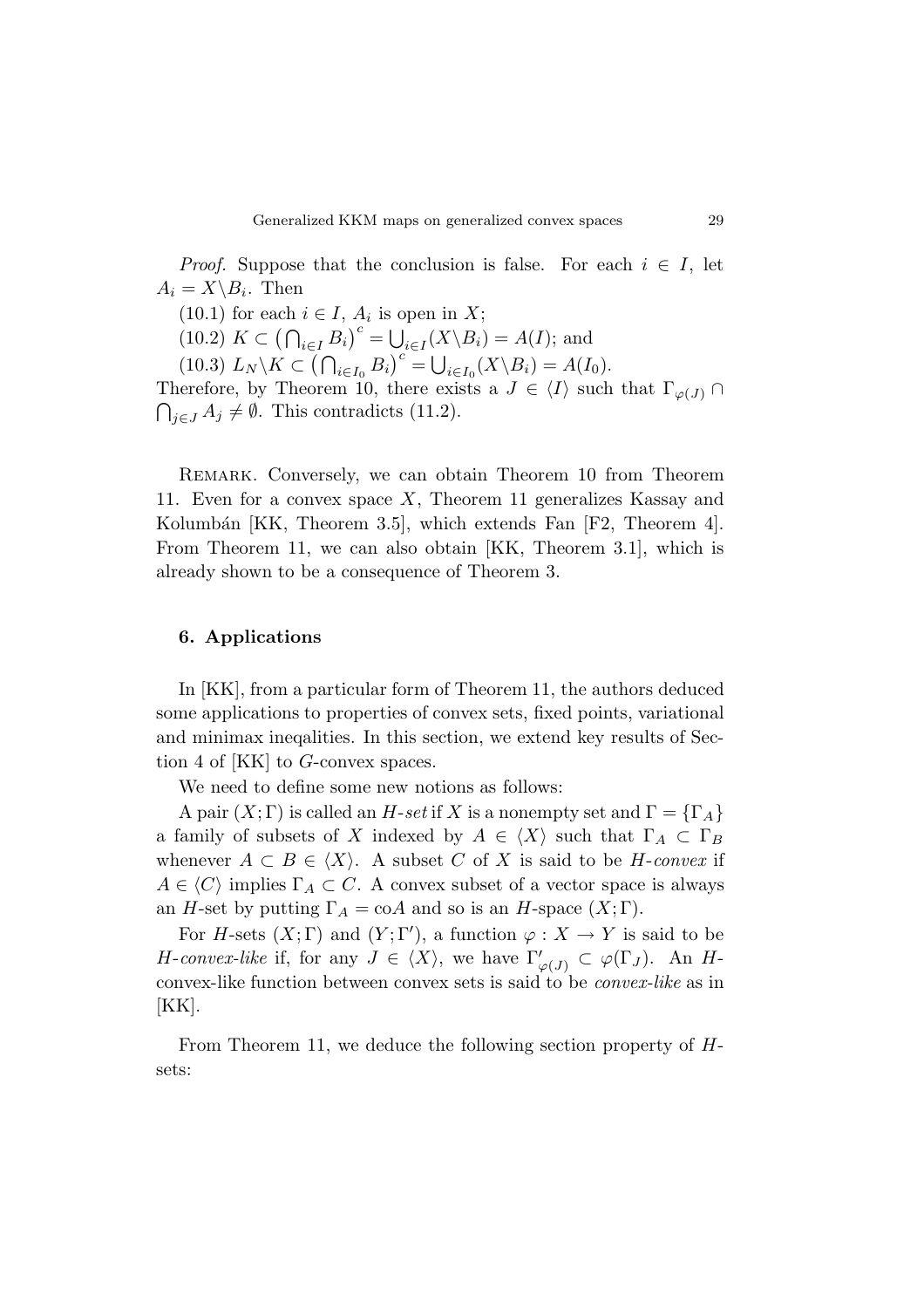THEOREM 12. Let  $(X;\Gamma)$  be an *H*-set,  $(Y;\Gamma')$  a *G*-convex space, *K* a nonempty compact subset of *Y*, *Z* a set,  $h: Y \rightarrow Z$  a function, and  $A \subset B \subset X \times Z$ . Suppose that

- (12.1) for each  $x \in X$ ,  $\{y \in Y : (x, hy) \in B\}$  is closed in *Y*;
- (12.2) for each  $y \in Y$ ,  $\{x \in X : (x, hy) \notin A\}$  is *H*-convex or empty;
- $(12.3)$  there is an *H*-convex-like function  $\varphi: X \to Y$  such that  $(x, (h\varphi)x)$  $\in$  *A* for all  $x \in X$ ; and
- (12.4) for each  $N \in \langle Y \rangle$ , there exists a compact  $\Gamma'$ -convex subset  $L_N$ of *Y* containing *N* such that, for any subset  $X_0$  of *X* satisfying  $\varphi$ (*X*<sub>0</sub>) ⊂ *L*<sub>*N*</sub>, we have

$$
L_N \cap \bigcap_{x \in X_0} \{ y \in Y : (x, hy) \in B \} \subset K.
$$

Then there exists a  $y_0 \in K$  such that  $X \times \{hy_0\} \subset B$ .

*Proof.* For each  $x \in X$ , let  $Fx = \{y \in Y : (x, hy) \in B\}$ . Then each *Fx* is closed by (12.1). Let  $J \in \langle X \rangle$  and  $y \in \Gamma'_{\varphi(J)}$ . Then  $y \in \varphi(\Gamma_J) \subset Y$  since  $\varphi$  is *H*-convex-like. Hence  $y = \varphi(\bar{x})$  for some  $\bar{x} \in \Gamma_J$ . Suppose that  $y \notin F(J)$ . Then  $y \notin Fx$  for each  $x \in J$ ; that is,  $(x, hy) \notin B$  and hence,  $(x, hy) \notin A$  for each  $x \in J$ . By (12.2), for each  $\bar{x} \in \Gamma_J$ , we have  $(\bar{x}, hy) \notin A$ ; that is,  $(\bar{x}, (h\varphi)\bar{x}) \notin A$ . This contradicts  $(12.3).$ 

Hence  $\Gamma'_{\varphi(J)} \subset F(J)$ . Now, by applying Theorem 11 with  $(X, Y, F, X_0)$ instead of  $(I, X, B, I_0)$ , there exists a point  $y_0 \in K \cap \bigcap_{x \in X} F_x$ ; that is, *y*<sub>0</sub> ∈ *K* and *X* × {*hy*<sub>0</sub>} ⊂ *B*. This completes our proof.

REMARK. Even for convex spaces, Theorem 12 generalizes [KK, Theorem 4.4, which extends Lin [Li, Theorem 1]. By putting  $Y =$  $K = Z$  and  $h = 1<sub>Y</sub>$  in Theorem 12, we obtain a generalization of [KK, Corollary 4.3].

From Theorem 12, we obtain the following analytic alternative and minimax inequality: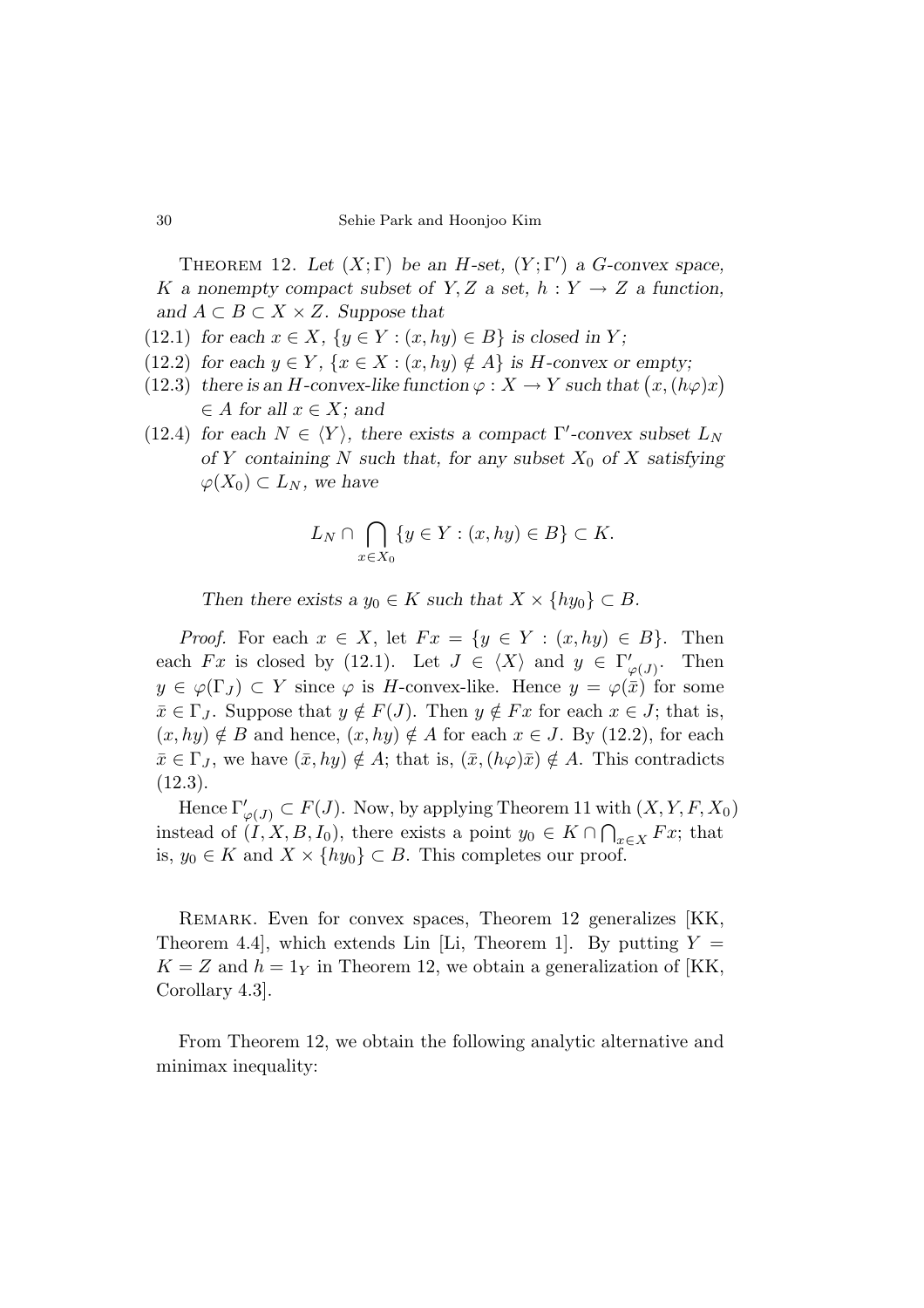THEOREM 13. Let  $(X, \Gamma)$  be an *H*-set,  $(Y; \Gamma')$  a *G*-convex space, *K* a nonempty compact subset of *Y*,  $\varphi : X \to Y$  an *H*-convex-like function, and  $f, g: X \times Y \to \overline{\mathbb{R}}$ . Suppose that, for any  $\alpha \leq \beta$  in  $\overline{\mathbb{R}}$ , the followings hold:

- (13.1)  $g(x, y) \le f(x, y)$  for all  $(x, y) \in X \times Y$ ;
- (13.2) for each  $x \in X$ ,  $\{y \in Y : g(x, y) > \beta\}$  is open;
- (13.3) for each  $y \in Y$ ,  $\{x \in X : f(x, y) > \alpha\}$  is *H*-convex or empty; and
- (13.4) for each  $N \in \langle Y \rangle$ , there exists a compact  $\Gamma'$ -convex subset  $L_N$ of *Y* containing *N* such that, for any subset  $X_0$  of *X* satisfying  $\varphi$ (*X*<sub>0</sub>) ⊂ *L*<sub>*N*</sub>, we have

$$
\{y \in L_N : g(x, y) \le \beta \text{ for all } x \in X_0\} \subset K.
$$

(I) Then either

(i) there exists a  $\hat{y} \in K$  such that  $g(x, \hat{y}) \leq \beta$  for all  $x \in X$ , or

- (ii) there exists an  $\hat{x} \in X$  such that  $f(\hat{x}, \varphi(\hat{x})) > \alpha$ .
- (II) Further if  $\alpha = \beta = \sup_{x \in X} f(x, \varphi(x))$ , then we have

$$
\min_{y \in K} \sup_{x \in X} g(x, y) \le \sup_{x \in X} f(x, \varphi(x)).
$$

*Proof.* Suppose that (ii) does not hold; that is,  $f(x, \varphi(x)) \leq \alpha$  for all  $x \in X$ . Let

$$
A = \{(x, y) \in X \times Y : f(x, y) \le \alpha\},
$$
  

$$
B = \{(x, y) \in X \times Y : g(x, y) \le \beta\}.
$$

Then  $A \subset B$  by (13.1) and  $\alpha \leq \beta$ . Now, apply Theorem 12 with  $Y = Z$ and  $h = 1$ *Y*. Then (13.2)-(13.4) imply (12.1)-(12.3). Therefore, there exists a  $\hat{y} \in K$  such that  $X \times {\hat{y}} \subset B$ . This implies (i). Note that (II) clearly follows from (I).

REMARK. Theorem 13 generalizes [KK, Theorems 4.4, 4.9, and 4.10]. The authors applied [KK, Theorem 4.4] to obtain generalizations of Browder's variational inequality [Br, Theorem 2] and Fan's best approximation theorem [F2, Theorem 7].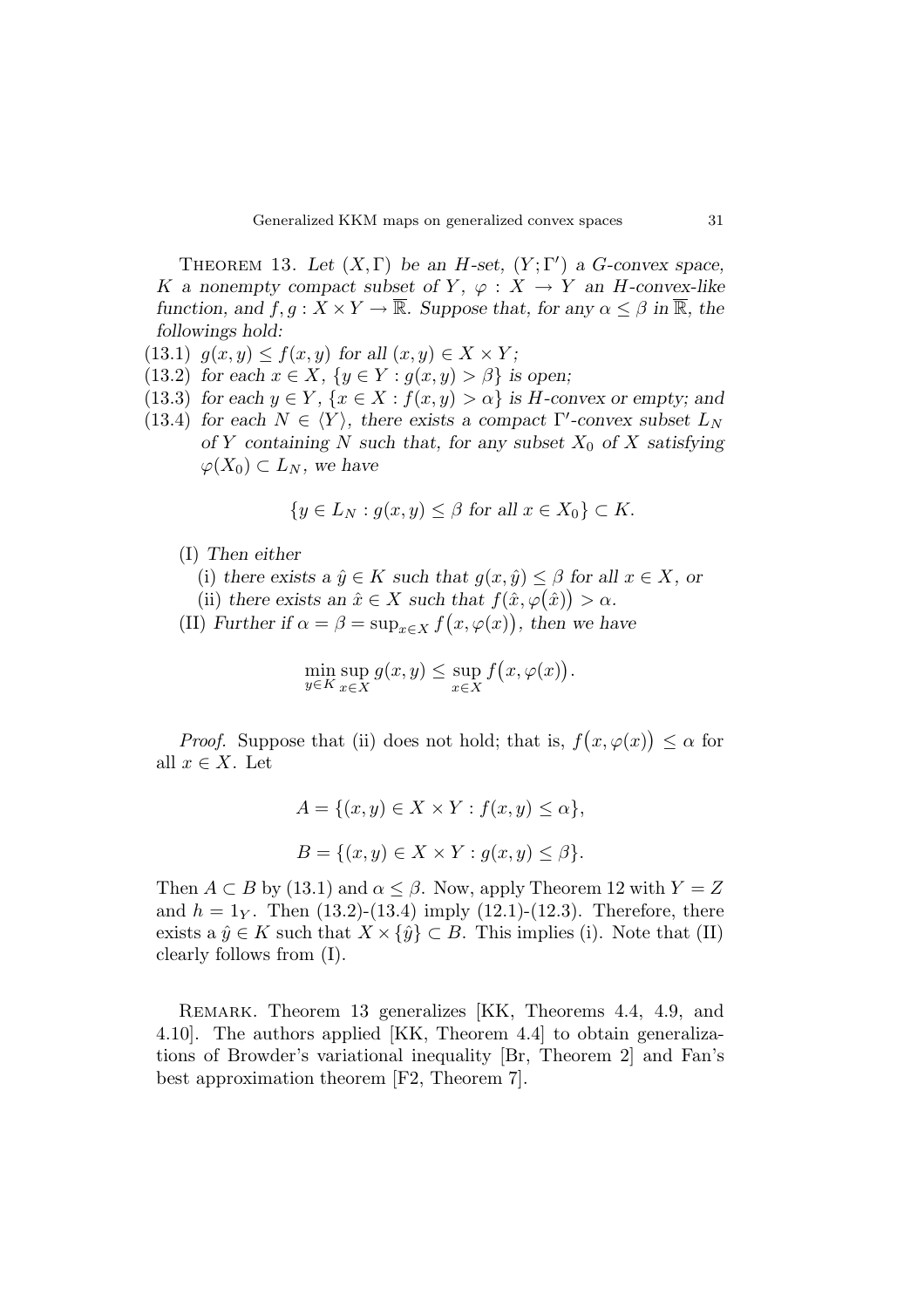### **References**

- [BC1] C. Bardaro and R. Ceppitelli, *Some further generalizations of Knaster-Kuratow- ski-Mazurkiewicz theorem and minimax inequalities*, J. Math. Anal. Appl. **132** (1988), 484–490.
- [BC2] , *Applications of the generalized Knaster-Kuratowski-Mazurkiewicz theorem to variational inequalities*, J. Math. Anal. Appl. **137** (1989), 46– 58.
- [BC3] , *Fixed point theorems and vector-valued minimax theorems*, J. Math. Anal. Appl. **146** (1990), 363–373.
- [Br] F.E. Browder, *The fixed point theory of multi-valued mappings in topological vector spaces*, Math. Ann. **177** (1968), 283–301.
- [CM] S.-S.Chang and Y.-H. Ma, *Generalized KKM theorem on H-space with applications*, J. Math. Anal. Appl. **163** (1992), 406–421.
- [CZ] S.-S.Chang and Y. Zhang, *Generalized KKM theorem and variational inequalities*, J. Math. Anal. Appl. **159** (1991), 208–223.
- [DKT1] X.-P. Ding, W.K. Kim, and K.-K. Tan, *A new minimax inequality on H-spaces with applications*, Bull. Austral. Math. Soc. **41** (1990), 457–473.
- [DKT2] , *Applications of minimax inequality on H-spaces with applications*, Bull. Austral. Math. Soc. **41** (1990), 475–485.
- [DT] X.-P. Ding and K.-K. Tan, *Matching theorems, fixed point theorems, and minimax inequalities without convexity*, J. Austral. Math. Soc. **49** (1990), 111–128.
- [DG] J. Dugundji and A. Granas, *KKM-maps and variational inequalities*, Ann. Scuola Norm. Sup. Pisa **5** (1978), 679–682.
- [F1] K. Fan, *A generalization of Tychonoff 's fixed point theorem*, Math. Ann. **142** (1961), 305–310.
- [F2] , *Some properties of convex sets related to fixed point theorems*, Math. Ann. **266** (1984), 519–537.
- [Gr1] A. Granas, *KKM-maps and their applications to nonlinear problems*, The Scottish Book (R.D. Maulin, ed.), Birkhauser, Boston, 1982, pp. 45–61.
- [Gr2]  $\quad \underline{\hspace{2cm}}$ , *Sur quelques méthodes topologiques en analyse convexe*, Sém. Math. Super. **110**, Press. Univ. Montréal, 1991, pp. 11–77.
- [H1] C.D. Horvath, *Points fixes et coincidences pour les applications multivoques sans convexité*, C. R. Acad. Sci. Paris **296** (1983), 403-406.
- [H2] , *Contractibility and generalized convexity*, J. Math. Anal. Appl. **156** (1991), 341–357.
- [KK] G. Kassay and I. Kolumbán,, *On the Knaster-Kuratowski-Mazurkiewicz and Ky Fan's theorem*, Babes-Bolyai Univ. Res. Seminars Preprint **7** (1990), 87–100.
- [K] H. Kim, *The generalized KKM theorems on spaces having certain contractible subsets*, Lect. Note Ser. **3**, GARC-SNU, 1992, pp. 93–101.
- [Ki] W.K. Kim, *Some applications of the Kakutani fixed point theorem*, J. Math. Anal. Appl. **121** (1987), 119–122.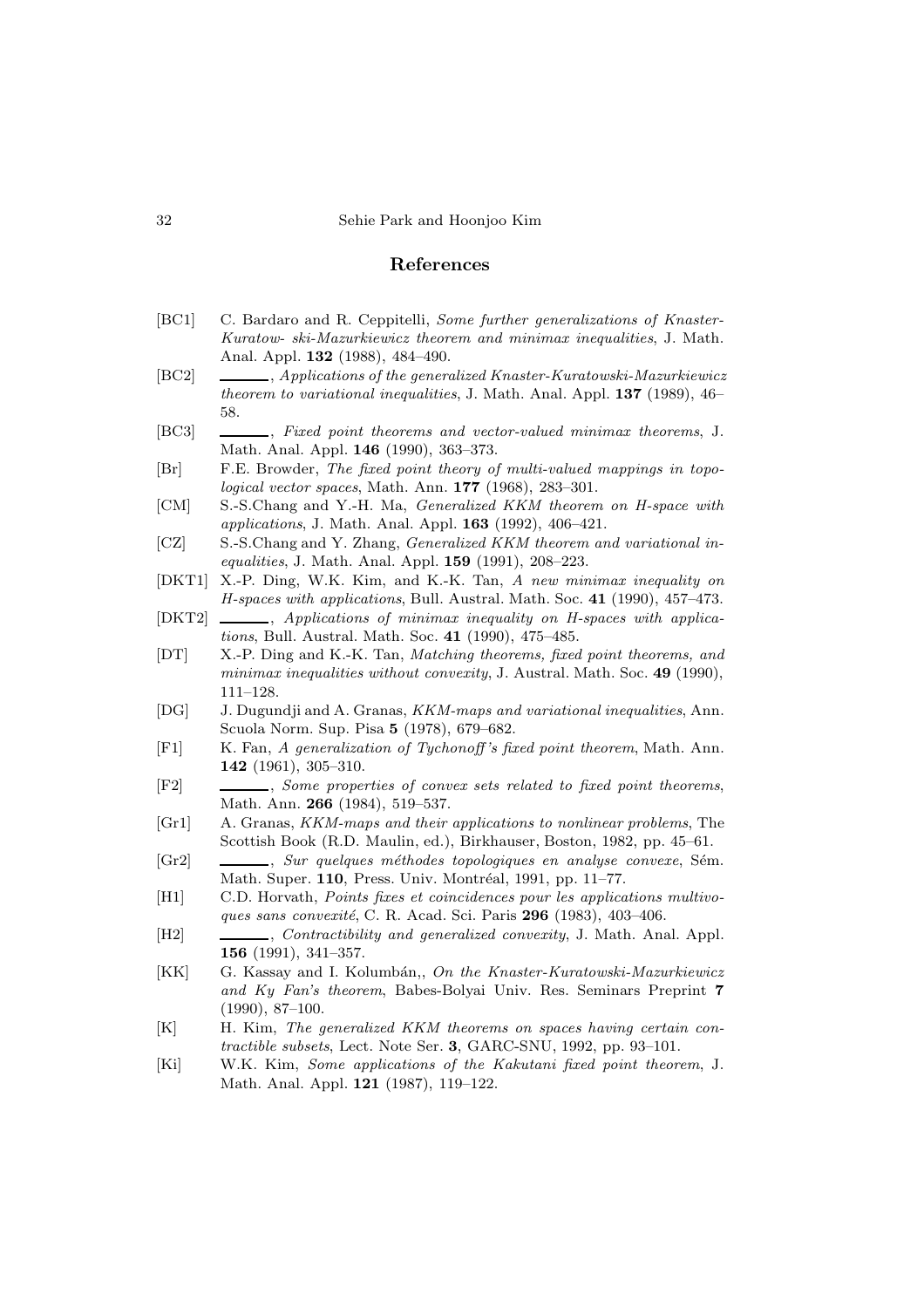- [KKM] B. Knaster, K. Kuratowski and S. Mazurkiewicz, *Ein beweis des fixpunktsatzes f¨ur* n*-dimensionale simplexe*, Fund. Math. **14** (1929), 132–137.
- [KSY] W.A. Kirk, B. Sims and G.X.-Z. Yuan, *The Knaster–Kuratowski–Mazurkiewicz theory in hyperconvex metric spaces and some of its applications*, Nonlinear Analysis **39** (2000), 611–627.
- [L1] M. Lassonde, *On the use of KKM maps in fixed point theory and related topics*, J. Math. Anal. Appl. **97** (1983), 151–201.
- [L2] , *Sur le principe KKM*, C. R. Acad. Sci. Paris **310** (1990), 573–576.
- [LCY] B.S. Lee, Y.J. Cho and G.X.-Z. Yuan, *The characterization of generalized KKM mapping with finitely open values in topological vector spaces*, Nonlinear Analysis and Convex Analysis (Proc. NACA'98, Niigata, Japan, July 28-31, 1998) (W. Takahashi and T. Tanaka, eds.), World Scientific, Singapore, 1999, pp. 229–236.
- [Li] T.-C. Lin, *Convex sets, fixed points, variational and minimax inequalites*, Bull. Austral. Math. Soc. **34** (1986), 107–117.
- [P1] S. Park, *Generalized Fan-Browder fixed point theorems and their applications*, Collec. of Papers Dedicated to J.G. Park, 1989, pp. 51–77.
- [P2] , *Some coincidence theorems on acyclic multifunctions and applications to KKM theory*, Fixed Point Theory and Applications (K.-K. Tan, ed.), World Scientific, River Edge, NJ, 1992, pp. 248–277.
- [P3] , *Some coincidence theorems on acyclic multifunctions and applications to KKM theory II*, Lect. Note Ser. **3**, GARC-SNU, 1992, pp. 103– 120.
- [P4] , *On the KKM type theorems on spaces having certain contractible subsets*, Kyungpook Math. J. **32** (1992), 607–628.
- [P5] , *On minimax inequalities on spaces having certain contractible subsets*, Bull. Austral. Math. Soc. **47** (1993), 25–40.
- [P6] , *The Brouwer and Schauder fixed point theorems for spaces having certain contractible subsets*, Bull. Korean Math. Soc. **30** (1993), 73–79.
- [P7] , *A unified approach to generalizations of the KKM type theorems related to acyclic maps*, Num. Funct. Anal. and Optimiz. **15** (1994), 105– 119.
- [P8] , *Eighty years of the Brouwer fixed point theorem*, Antipodal Points and Fixed Points (by J. Jaworowski, W.A. Kirk and S. Park), Lect. Note Ser. **28**, RIM-GARC, Seoul Nat. Univ., 1995, pp. 55–97.
- [P9] , *New subclasses of generalized convex spaces*, Fixed Point Theory and Applications (Y.J. Cho, ed.), Nova Sci. Publ., New York, 2000, pp. 91– 98.
- [P10] , *Remarks on fixed point theorems for generalized convex spaces*, Fixed Point Theory and Applications (Y.J. Cho, ed.), Nova Sci. Publ., New York, 2000, pp. 135–144.
- [P11] , *Ninety years of the Brouwer fixed point theorem*, Vietnam J. Math. **27** (1999), 193–232.
- [P12] , *Elements of the KKM theory for generalized convex spaces*, Korean J. Comput. & Appl. Math. **7** (2000), 1–28.